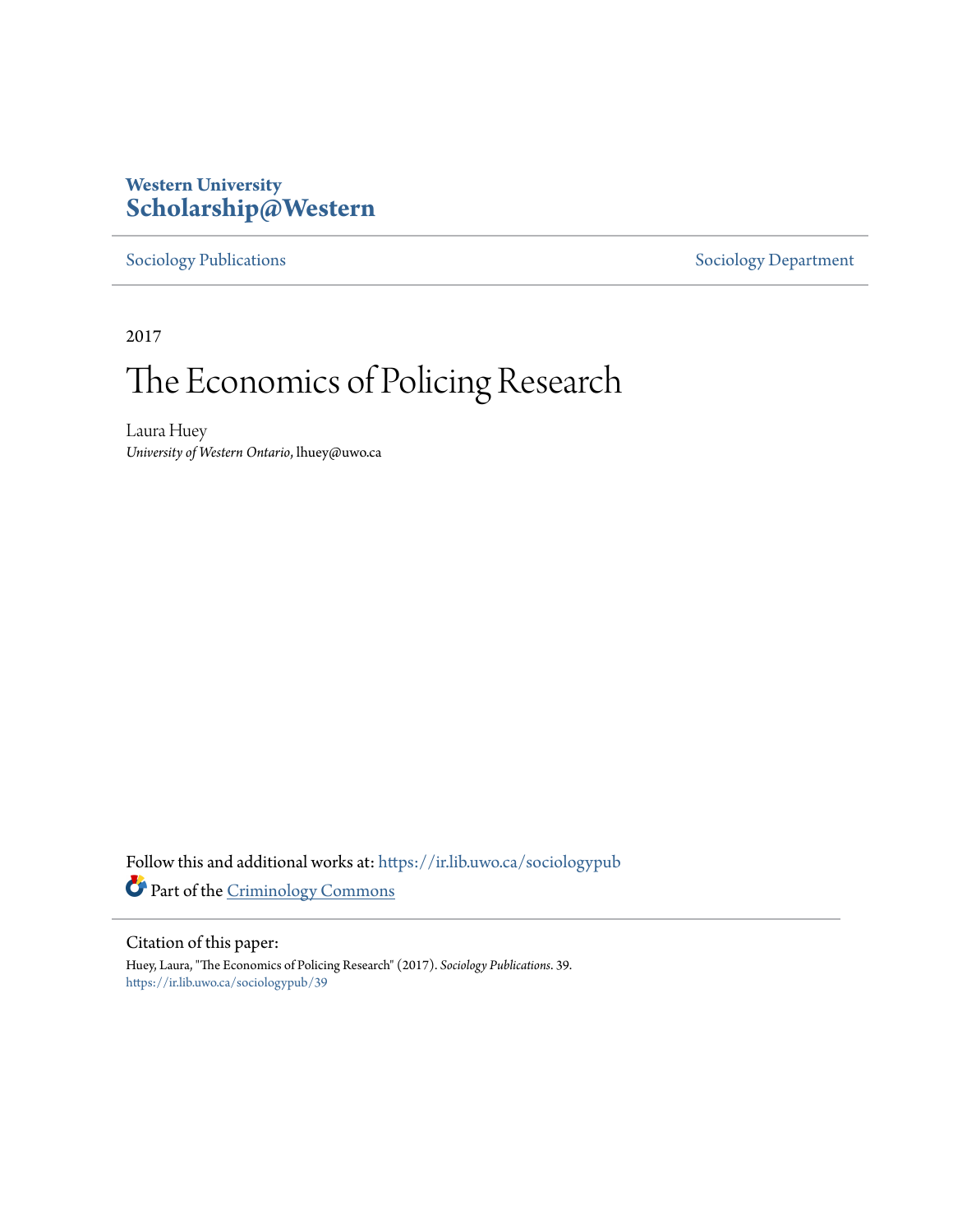On April 22, 2013, Canadian police announced the arrests of two individuals suspected of plotting to carry out a terrorist attack on a passenger train in Toronto. In the wake of the arrests there was significant public discussion on the issue of domestic terrorism, particularly as news of the plot closely followed the tragic events of the Boston Marathon bombings. One of those who commented publicly was the leader of Canada's federal Liberal party, Justin Trudeau, who suggested that it was necessary for societies to search for the "root causes" of domestic terrorism (Campion-Smith 2013). During a news conference a few days later, in response to a reporter's question about Trudeau's statement<sup>1</sup>, then Canadian Prime Minister Stephen Harper replied, "this is not a time to commit sociology" (Cohen 2013). A number of Canadian academics used the occasion of Harper's remark to take public exception to what they termed his "antiintellectualism" (Strong-Boag et al. 2013). In support of their contention, they noted that the Prime Minister's statement reflected a generally dismissive attitude within the Harper government towards the social sciences, an attitude that was evidenced by cuts to research funding, and the inability of researchers to be heard by policy-makers (ibid.).

At the same time that the Prime Minister was decrying the need for critical thinking on a complex policy problem, federal, provincial and municipal governments were working behind the scenes at grappling with another thorny policy issue: the rising costs of public policing. In 2012, Canadians spent an estimated \$13.5 billion on public policing alone, a figure that represented a 2.8% increase over the previous year (Hutchins 2014). This increase was not anomalous: police spending had largely been on the incline since the late 1990s (ibid.). Whereas government budgets had been more willing to absorb rising costs during strong economic times,

l

 $<sup>1</sup>$  To provide some context for this question: the previous week the Leader of the Opposition,</sup> Justin Trudeau, had been taken to task by Conservative officials for his comments following the Boston bombings on the need to find the underlying roots of terrorist activities (Fitzpatrick 2013).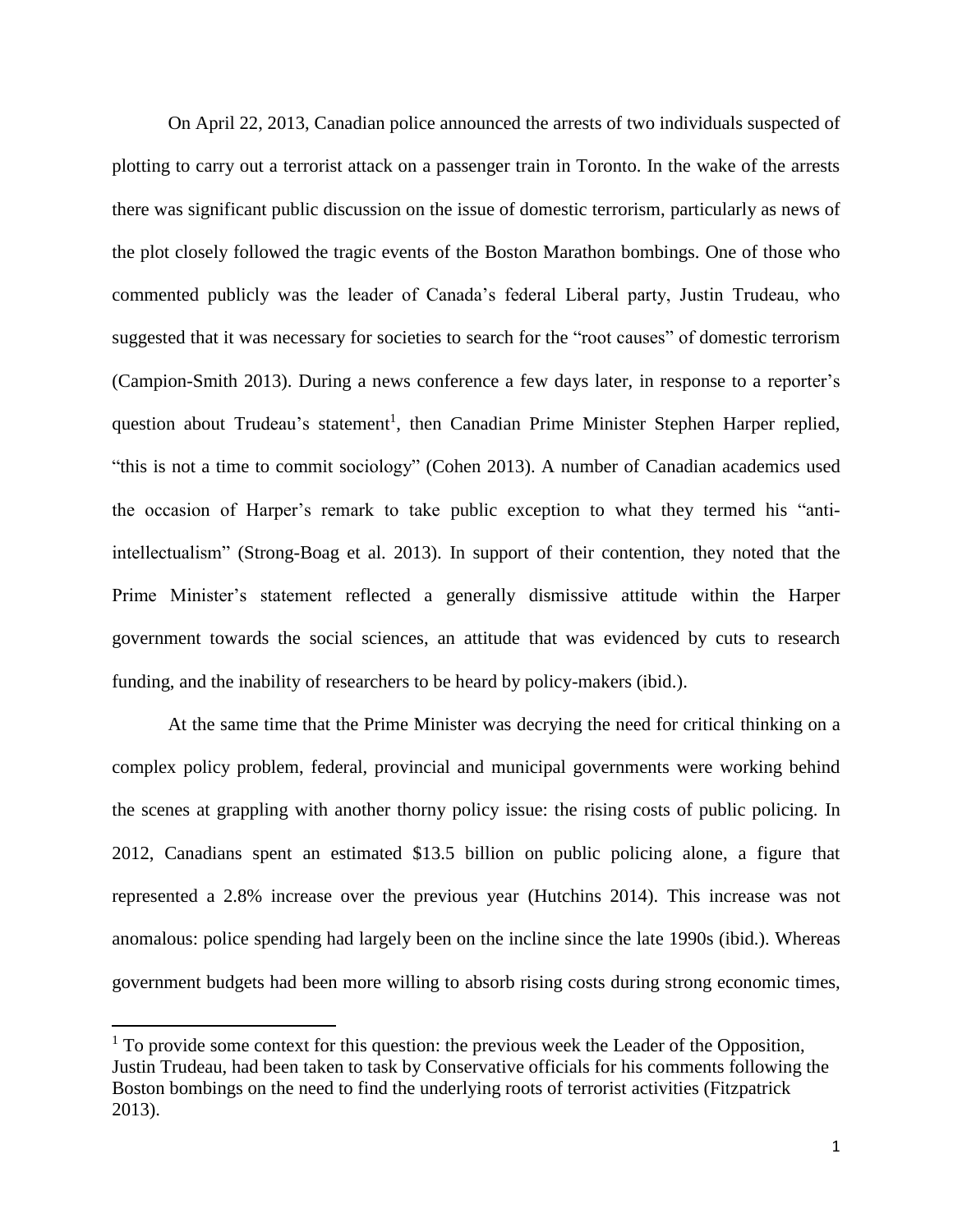an uncertain economic future brought with it a growing awareness that such increases were likely not tenable over the long-term. Thus, talks were held among the provincial, territorial and federal Justice Ministers in January 2012, during which they agreed to convene a summit on the 'economics of policing' (PSC 2013). At a subsequent meeting in October of that year, the Ministers also agreed they would use the summit as a vehicle through which to begin the process of developing a common agenda for public policing in Canada (PSC 2013). The summit was organized by a federal agency, Public Safety Canada, and held in Ottawa in January 2013. Invited attendees included policy-makers, civil servants, police chiefs, union leaders and selected academics, who were asked to engage in discussions centred on three themes: 'efficiencies within police services,' 'new models of community safety,' and 'efficiencies within the justice system' (ibid.). From these discussions, emerged a key message: lack of public investment in domestic policing research meant that there would be little empirical knowledge upon which policy-makers could draw in order to inform their efforts (ibid.). Further, what little Canadian research did exist was scattered among various silos of knowledge-gathering, and thus would not be easily accessible or usable (ibid.).

The focus of the present paper is on how both the 'economics of policing' crisis, and policy-makers' inability to draw on domestic research to resolve it, were generated by successive Canadian governments sharing an ideologically-informed view of the relative importance of criminal justice research. This view, as I document below, fairly consistently resulted in the prioritization of immediate economic considerations (budget cuts) over long-term investments in research to support criminal justice policy-making. To place this situation in historical context, I begin this paper by sketching out the creation of a fairly vibrant criminal justice research culture that once existed within Canada, the products of which were (relatively speaking) valued by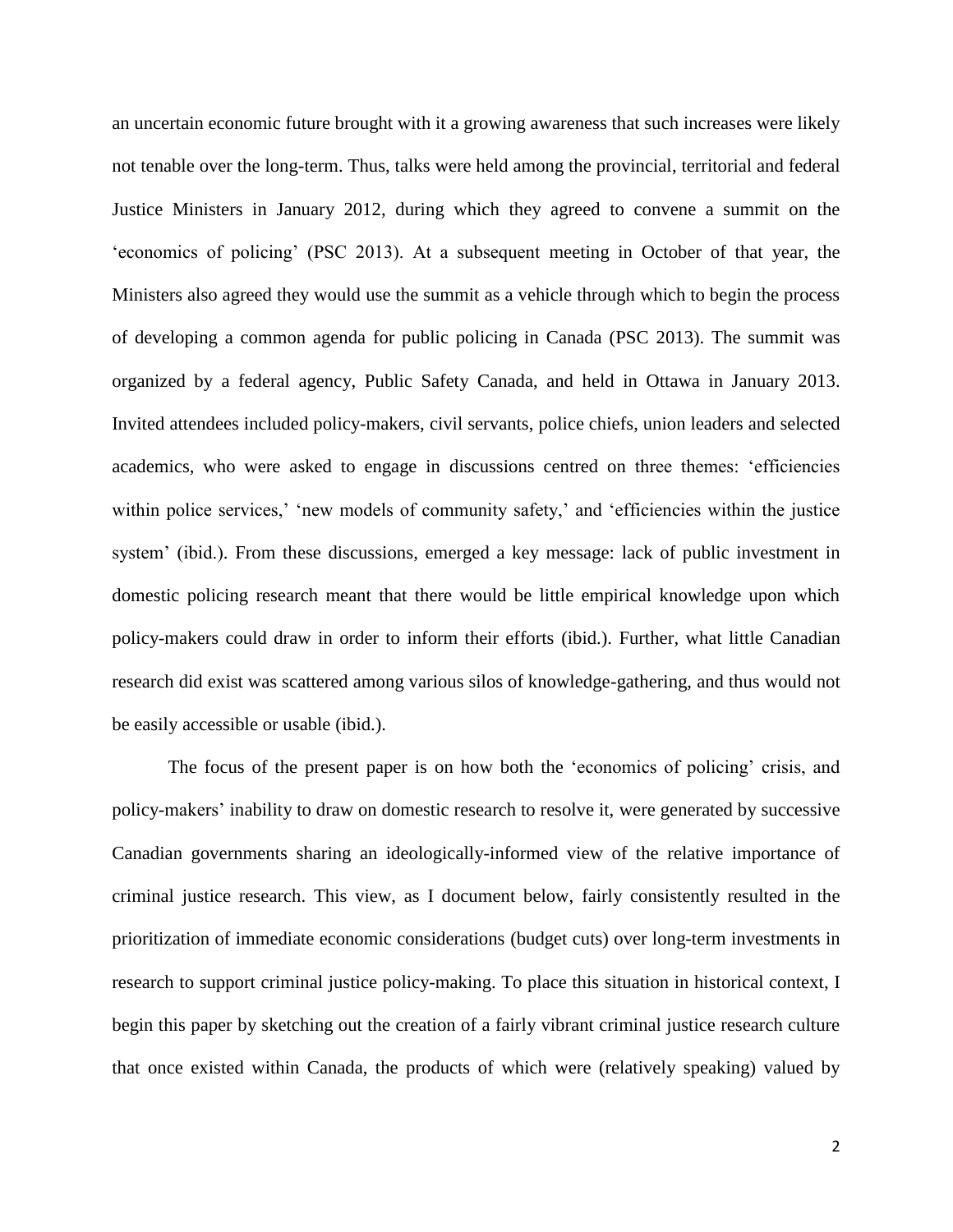policy-makers and used to inform public policy-making. This culture was not to last. In subsequent sections, I trace the means by which this culture was killed, not by a single blow, but through systematic dismantling by successive governments – the proverbial death by a thousand cuts. Although each of these governments differed, in some respects, in terms of their political orientations, what they shared in common was a particular neo-liberal economic agenda that proved to be somewhat unique to Canada. As a consequence, these governments defunded research programs, cut government research jobs and, when it was felt that data was required on an issue, often limited external consultation to select contract workers. As I show in the pages below, by the time that the most recent government was formed in 2006 – a government that paired its version of economic neo-liberalism with a social conservatism that, at least until recently, did not place much social value in independent criminological research either – there was little capacity for domestic policing research left for them to cut away at (although it happened, regardless). As a result, when governments in 2012 realized the extent of the policing crisis they were facing – a crisis that at least one researcher had predicted years earlier (Murphy 2004) – they were had little more than a "rather anemic body of empirically based, applied or evaluative police studies" from which to formulate solutions (Murphy 1999: 208).

### **The hey-day of Canadian policing studies (relatively speaking)**

The years immediately following the Second World  $War<sup>2</sup>$  have generally been regarded by Criminologists as "halcyon days," during which the discipline experienced not only tremendous growth, but also wielded a significant degree of influence in shaping criminal justice

 $\overline{a}$ 

 $2$  From approximately the early 1950s to the late 1960s/early 1970s.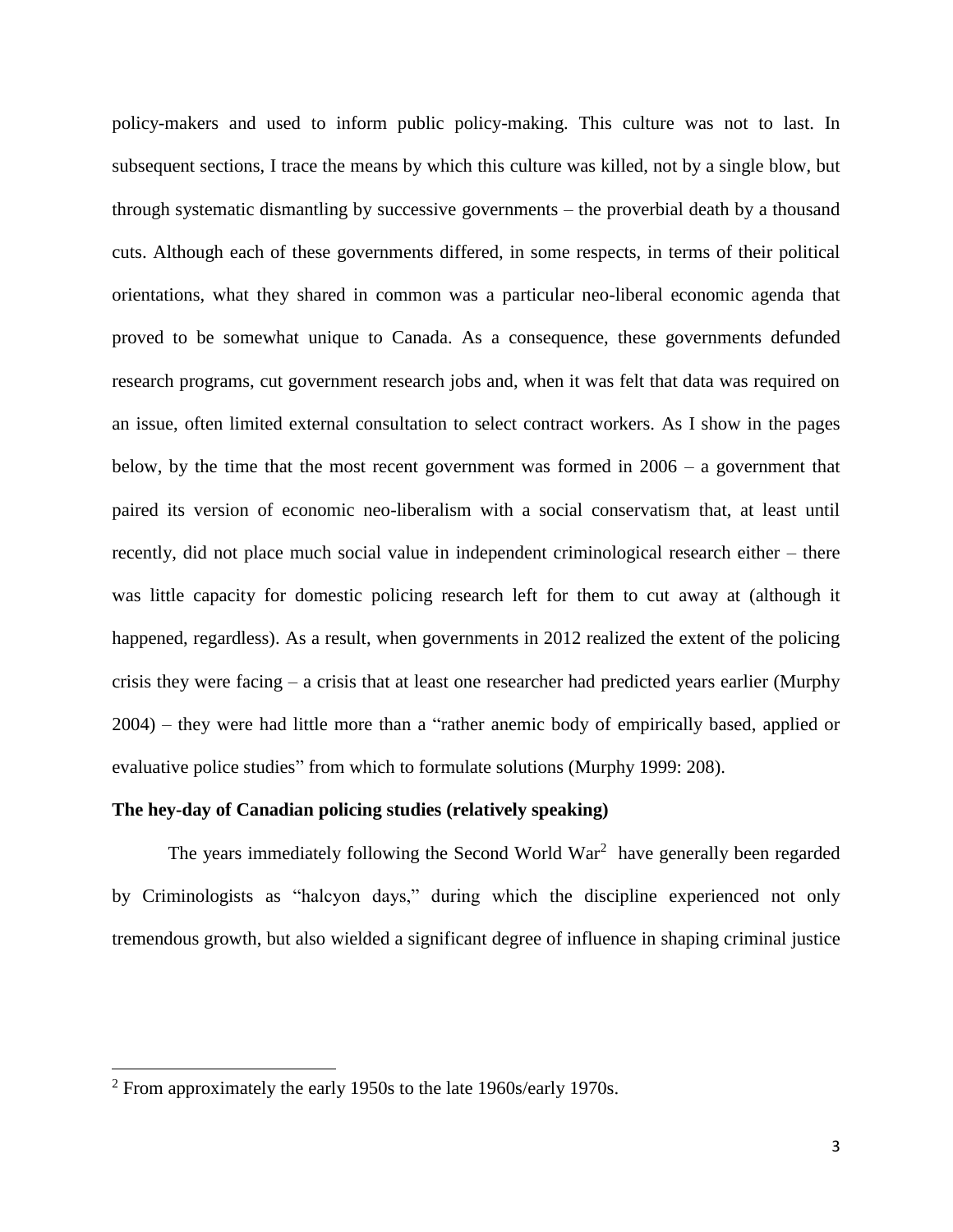policy-making (Gibbons 1999: 400; see also Garland 2001<sup>3</sup>; Sherman 2004; Haggerty 2004). For Canadian criminal justice researchers of the time, it would perhaps be more accurate to pinpoint their own 'halcyon days' as occurring in the 1970s: it was under the Trudeau government that the Canadian federal government invested heavily in the production of criminological research (Stenning 1999). They did so in the belief that the products of such investments would assist policy-makers in formulating sound, evidence-based policies (ibid.).

Much of the support provided criminal justice research was channeled through the Research Division of the Ministry of the Solicitor General<sup>4</sup>. The Division was created in 1969 for the purpose of generating research from which federal policy-makers could draw. To accomplish this task, the Division hired research staff to administer a budget allocated for external research activities, the results of which staff would disseminate across various networks that included policy makers, criminal justice practitioners and the research community (Rock 1986; Stenning 1999). A key funding initiative implemented by the Ministry was the Contribution Grants program, which supported the development of criminology research centres across Canada (Stenning 1999; Murphy 2014). A former Division Director describes the function of this support as helping to "train criminologists, to encourage innovative studies, and to employ undergraduates in research" (Woods 1999: 173). Contribution grants ranged from \$25,000 to \$130,000, and were given to applicant schools seen as maintaining a "strong academic presence" in the criminal justice field (ibid.). Four of the major centres were housed at the Universities of Ottawa, Montreal, Toronto and Simon Fraser. Smaller institutions also acquired support, using

l

 $3$  For the purposes of clarity, I should note that Garland (2001: 95) appears slightly less nostalgic for these 'good old days' when "the penal-welfare paradigm and its criminological analysis …. Continued to shape practical reasoning."

<sup>4</sup> Today known as Public Safety Canada.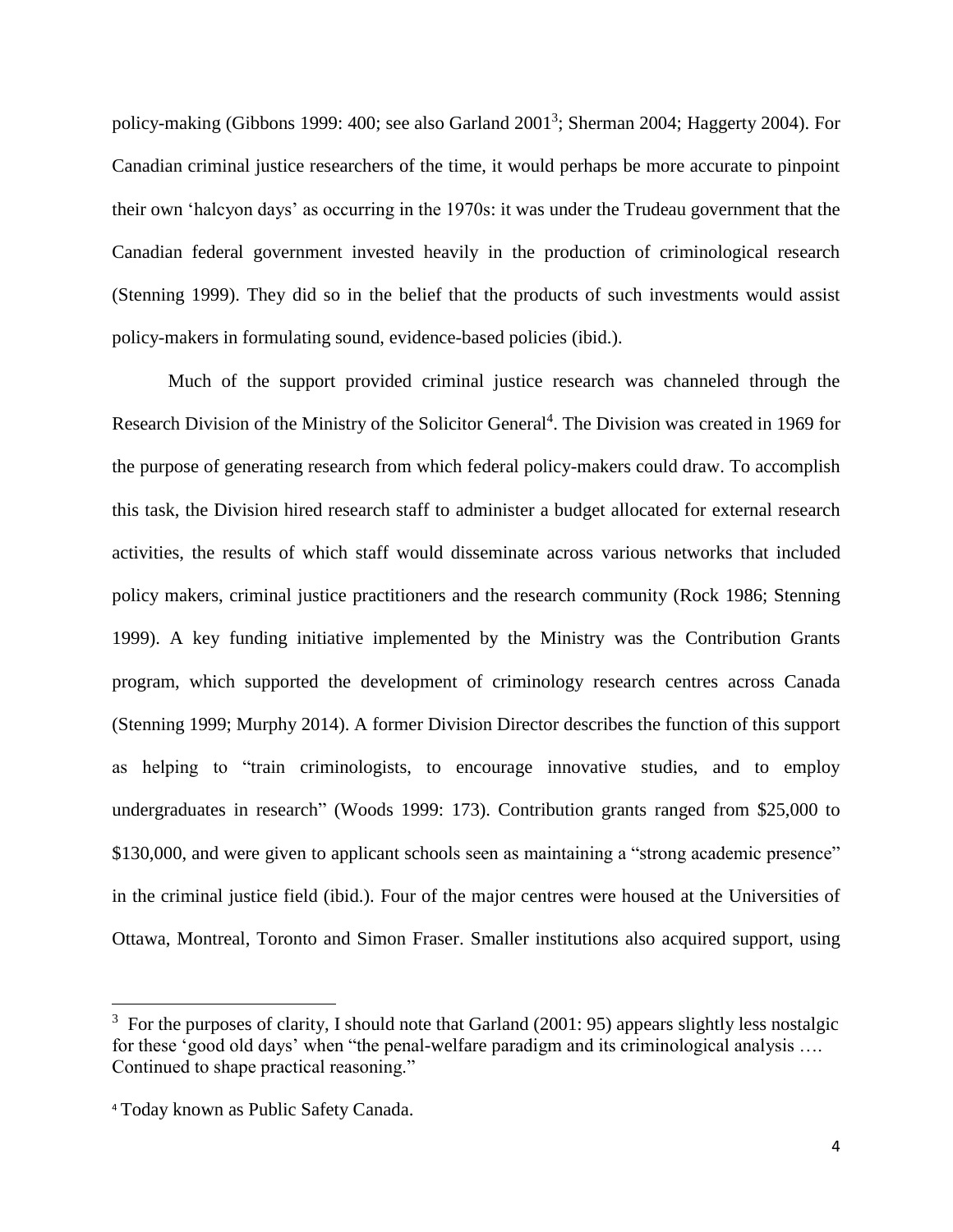the funds to establish their own research units (Stenning 1999). The program not only helped set up and maintain these research silos, but allowed for direct funding of independent research projects (ibid.). Augmenting the Contributions program were other initiatives, including the Research Interns Program, which provided \$60,000 for undergraduate training as research assistants (Woods 1999). Summarizing the net effect of these and other 'investments', Phillip Stenning (1999: 180) states that the

material and moral support by the Federal government for the development of university-based criminological research in Canada must be regarded as critical not only for the birth of a genuinely Canadian criminology, but also for the influence which such research gradually assumed in the criminal policy development process here.

Throughout the 1970s, the Ministry of the Solicitor General was not, however, the only government agency to play a major role in the development of Canadian criminal justice research. In 1974, a federal-provincial commission was established to discuss the formation of a body that would be tasked with collecting criminal justice statistics, which would be used to improve criminal justice policy-making (Haggerty 2001). After disagreements about the nature and composition of this agency were finally settled, in 1981 the federal government established the Canadian Centre of Criminal Justice Statistics (ibid.). The Centre produces the annual Uniform Crime Report (UCR), annual reports on the operations of the various components of the criminal justice system, and biannual and/or occasional papers on identified crime trends or special topics. In 1977, under the auspices of Industry Canada, the Trudeau government also established a mechanism for providing support to academic research through the creation of the Social Sciences and Humanities Research Council of Canada (SSHRC). Set up as Canada's principal funder of all research in the social sciences, SSHRC was yet another programme through which policing researchers could seek funding for independent research. There were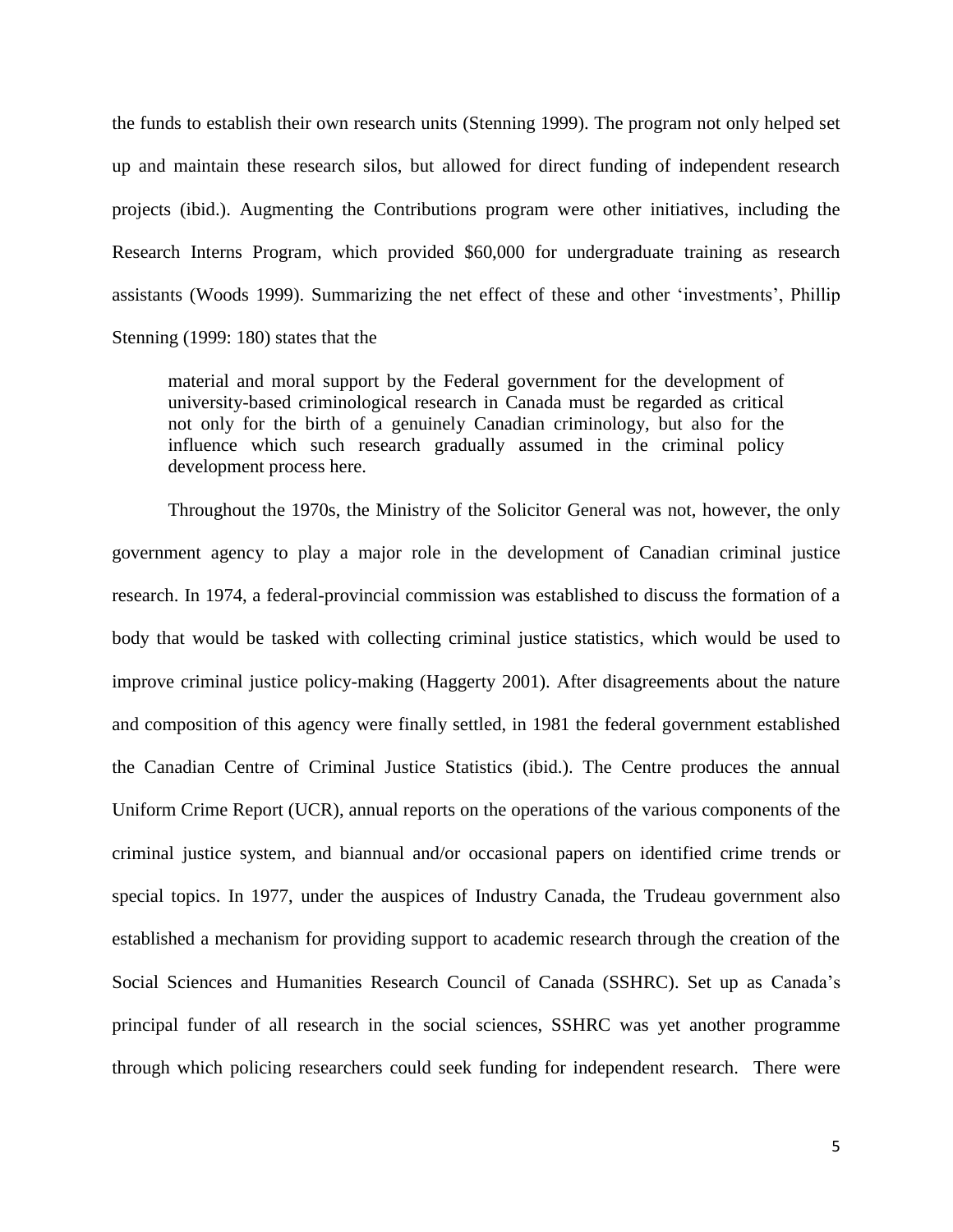also other, smaller and perhaps less obvious, avenues through which policing research was being supported by the federal government at this time. For example, in 1976 the Canadian Police College (CPC) was established through federal support in order to fulfill the need for a national training centre for police officers. To facilitate knowledge on policing best practises and improved training outcomes, the CPC developed its own research unit of six dedicated researchers (Beare 2014). The CPC also played an important role in knowledge mobilization through its in-house journal, which aimed to connect police practitioners to the latest in Canadian policing research (ibid.). Some policing researchers also benefited through the creation of the Law Reform Commission of Canada (LRCC) in 1970, a body created under the Ministry of Justice and tasked with producing research-based policy recommendations on law reform issues.

Undoubtedly, in this brief review I have omitted one or several other avenues through which policing research in Canada was fostered during our own 'halcyon days.' However, the above examples should provide ample context for understanding the changes that came, and the impact of these changes over time on Canadian criminal justice policy-making.

#### **The axe begins to swing – the Mulroney years**

In the early to mid-1980s the mood of federal policy-makers in Canada was very different from how it might have been characterized in the preceding decade. The economic woes of the 1970s – principally high unemployment rates and increasing inflation – had hardened into a global recession. That recession ushered in a tide of U.S.-style neoliberal ideology, the principal political proponents of which were notably Ronald Reagan in the U.S. and Margaret Thatcher in the U.K. In 1984, Reagan and Thatcher were joined by a third believer in neo-liberal economic reform: the newly elected Canadian Prime Minister, Brian Mulroney (1984-1993). Mulroney, who formed the first Conservative majority government elected in some 26 years, had succeeded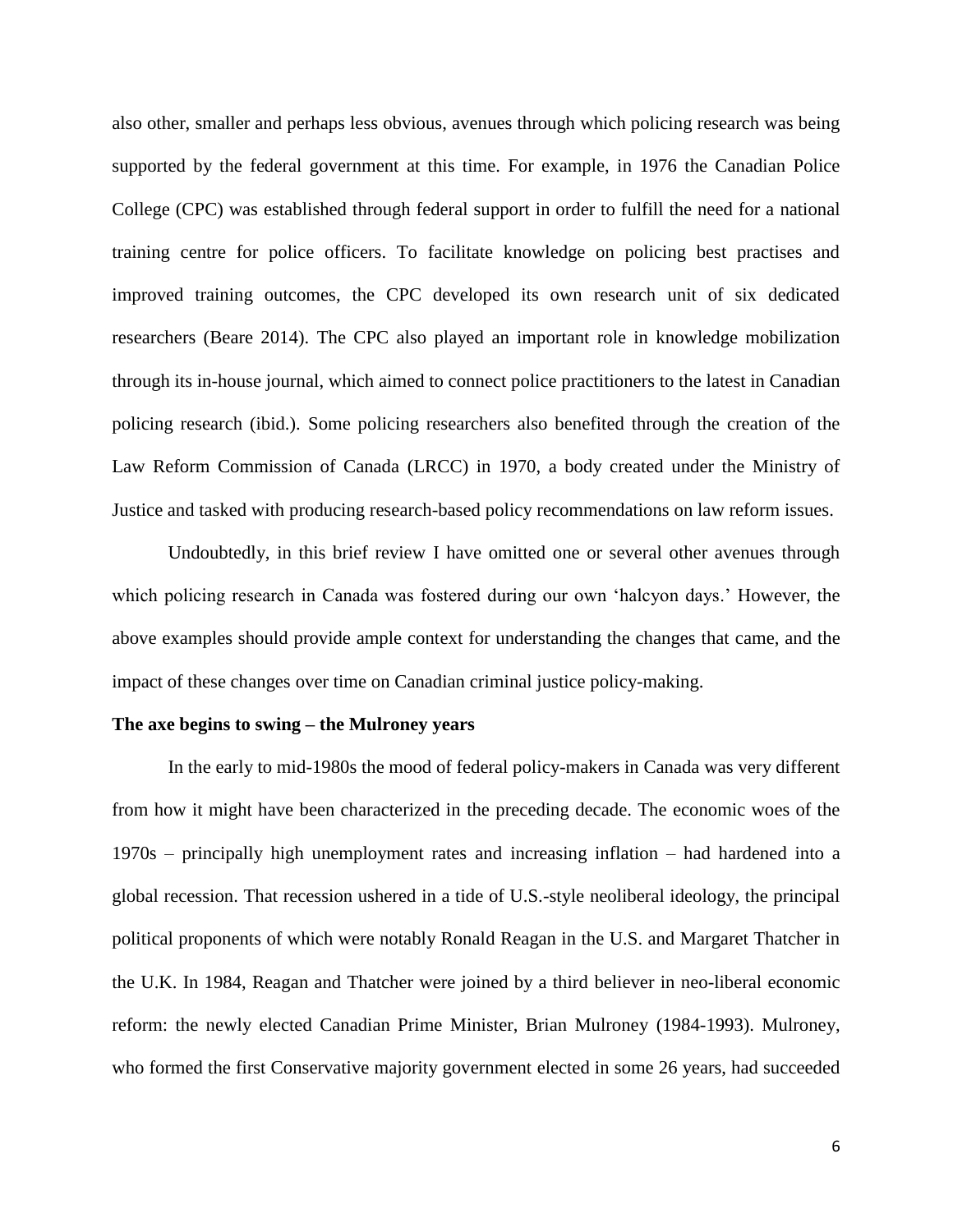in breaking a Liberal party stranglehold by appealing to both social conservatives in the West and economic conservatives in Ontario and the Atlantic provinces (Hunt 1994). Setting the economy as his government's top policy issue, he oversaw the privatization of federal corporations, cut social spending, and set about to liberalize trade by, among other things, hitching Canada's wagon to the North American Free Trade Agreement. Following up on his campaign promise to trim federal government spending by handing out "pink slips and running shoes" (cited in Lane 1998: 49), Mulroney also sought to implement bureaucratic reform through rationalizing Ottawa's federal civil service and implementing a new public managerial approach (Pollitt and Bouckaert 2004). Although derided by some for not going far enough to achieve significant bureaucratic reform (Savoie 1994; O'Neal 1994), the Mulroney government's efforts in this quarter were to have detrimental impacts on the production of criminal justice research in Canada (Murphy 1999).

It has been suggested that the beginning of the end of the halcyon days of Canadian criminal justice research came as the result of what became known as the Nielsen Task Force (Woods 1999; Beare 2014). In 1984, Mulroney appointed Deputy Prime Minister Erik Nielsen to head a commission of representatives from both public and private sectors tasked with reviewing over 1,000 federal programmes (Lane 1998). Some have argued that the recommendations of the Nielsen Task Force were not successful in achieving significant reforms (Savoie 1994; O'Neal 1994). However, in combination with across-the-board budget cuts instituted across each government ministry, the result was a series of blows to criminal justice research. Within the Solicitor General's Ministry there were significant cuts. One casualty was the loss of the Research Interns Program, which had provided a vehicle for undergraduates to get direct exposure to criminal justice research (Woods 1999). The Fund for Independent Research was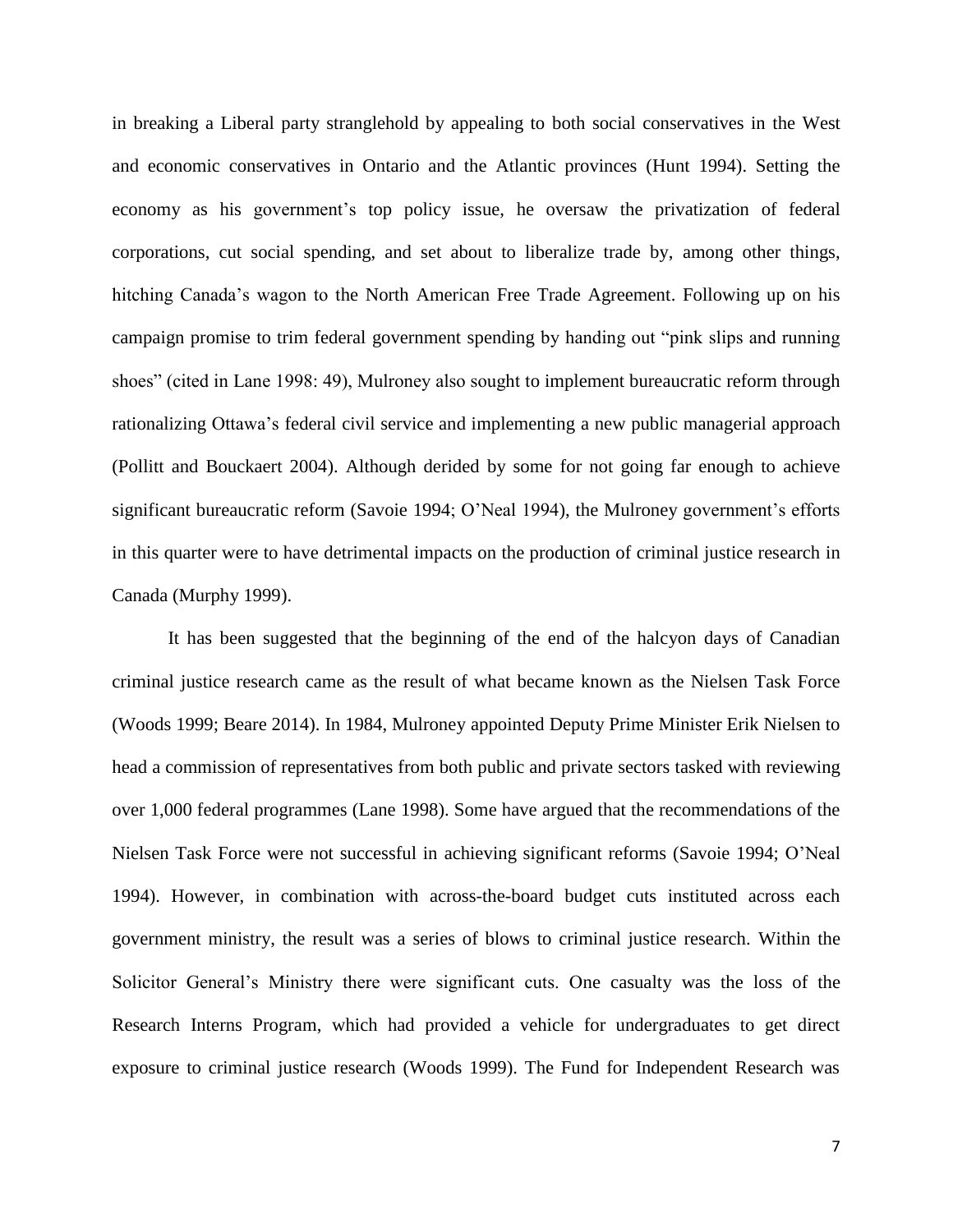discontinued (ibid.). Internal research capacity for policing studies was gutted (ibid.). Outside of the Solicitor General, federally funded organizations were also feeling the pinch: the Canadian Police College (CPC) began to work on the basis of a cost recovery model (Beare 2014). No longer operating with secure funding for research efforts, the CPC's *Canadian Police College Journal* ceased publication in the late 1980s and the number of CPC researchers dwindled from six to three to one, "and then none" (ibid.). A subsequent round of budget cuts in 1992 saw the Mulroney government abolish the Law Reform Commission of Canada. The defunding of this program, in combination with similar other cuts to publicly funded research, has been described as having "deprived Ottawa of several important sources independent research and advice" (Clarkson and Wood 2010: 324).

The one area in which the loss of research capacity did have a significant impact was in relation to the federal government's orientation towards criminal justice policy. Whereas in the U.S. and U.K. economic conservatism was twinned with a growing social conservatism that saw penal-welfarist reforms replaced by 'get tough on crime' populist approaches (Garland 2001), this was less the case in Canada. Looking back on some eight years of Conservative rule, Hatt and colleagues (1992) observed that little had changed: the criminal justice policy directions set by Pierre Trudeau's Liberal government (1968-1984) remained largely in place under Mulroney's Conservatives. Thus one might reasonably surmise that the defunding of research in this area<sup>5</sup>, and the growing disconnect between policy-makers and researchers, was, for the most part, less about changing social values than it was about generating economic quick fixes.

 $\overline{a}$ 

 $<sup>5</sup>$  Given its mandate, some might arguably view the abolishment of the Law Reform Commission</sup> as ideologically motivated.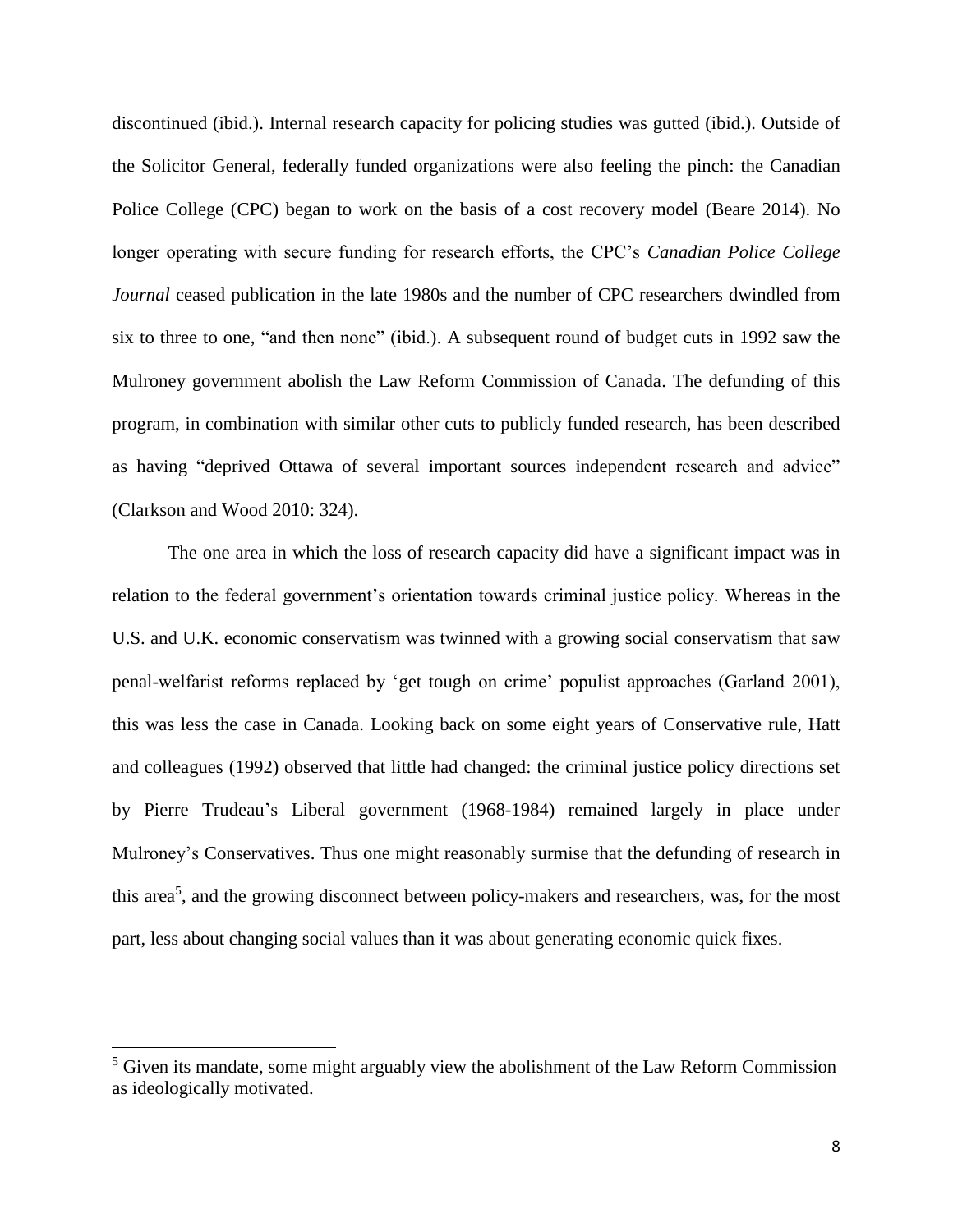#### **Belt tightening, (neo) Liberal style – the Chretien and Martin governments**

By 1993, the Mulroney government's economic agenda had had little impact on the country's fiscal woes. Thus, the in-coming Liberal government of Prime Minister Jean Chretien (1993-2003) inherited a sizeable deficit, the elimination of which was targeted as its most vital policy issue. Although leader of a political party with a history of being more liberal on social issues than their Conservative counterparts, Chretien's appointments to key cabinet positions, principally the selection of Paul Martin as Finance Minister, demonstrated his willingness to place the goal of deficit reduction above all other considerations – "fiscal and economic priorities would trump social priorities" (Patten 2006: 327).

 Like Mulroney, the Chretien government began the process of taming the country's budget deficit through spending cuts and a reorganization of the civil service. To the latter end, federal policy analysts were tasked with analyzing the state of the civil service following the earlier Mulroney reforms (Schmitz 1994; O'Neal 1994). One report's author concluded:

Government is not working as it should. That appears to be the consensus of most outside government, and is shared even by many within it. Discontent has been focused on unresponsive politicians and distant bureaucrats. Much of it implicates the 'system' generally and its alleged 'wasteful' spending habits (Schmitz 1994).

Rejecting Mulroney's use of across-the-board budget cuts, the Chretien government opted instead to develop a model of Program Review based on an initiative that had been implemented in the Department of Transport (Bourgon 2009). All federal government bodies were tasked with evaluating their existing programs and services and developing proposals for the future that would take into account the government's fixed budget targets (Mauro 2011). Each program was to be evaluated on the basis of six key questions:

1. Does the programme or activity continue to serve a public interest?

2. Is there a legitimate and necessary role for government in this programme area or activity?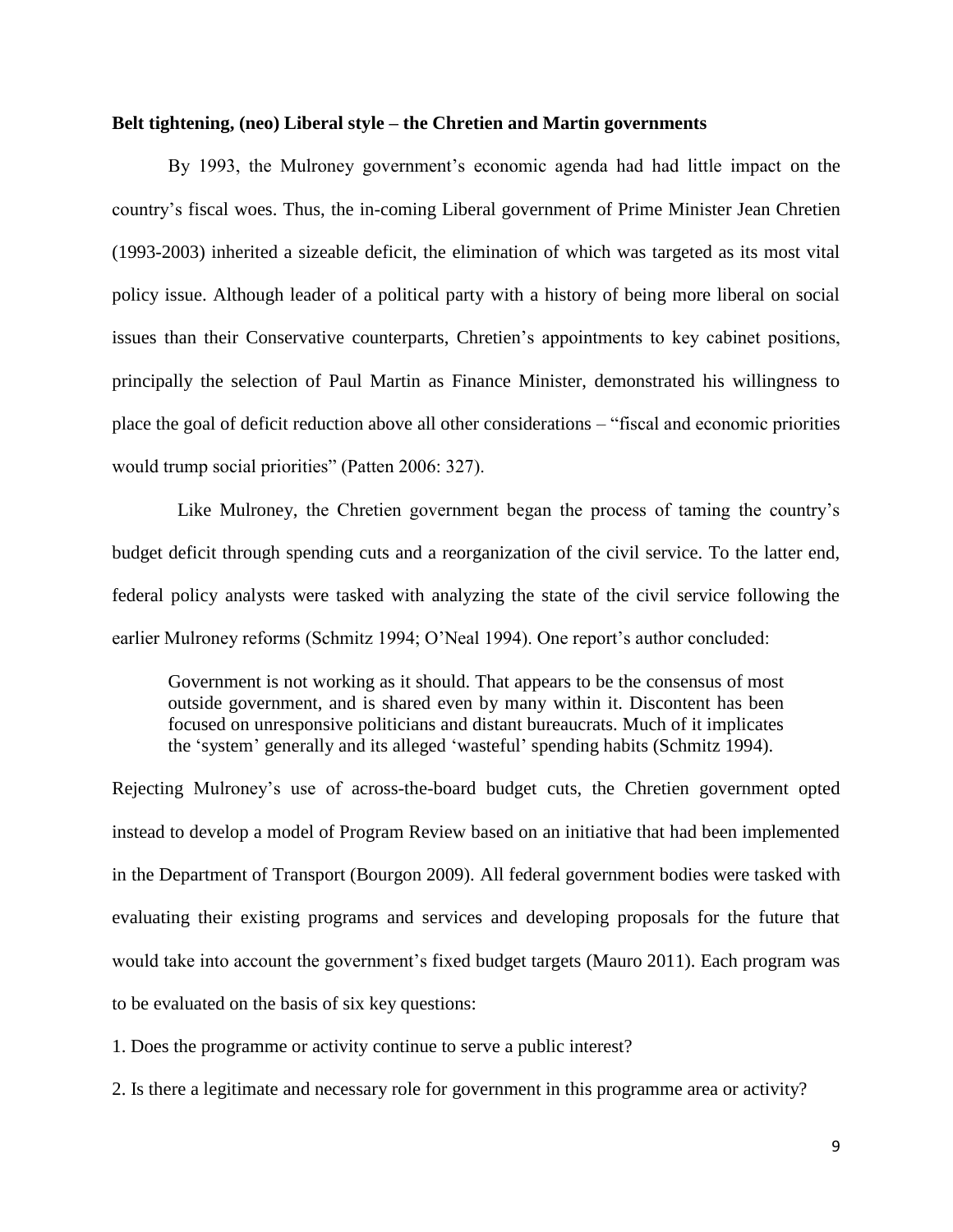3. Is the current role of the federal government appropriate or is the programme a candidate for realignment with the provinces?

4. What activities or programmes should, or could, be transferred in whole or in part to the private or voluntary sector?

5. If the programme or activity continues, how could its efficiency be improved?

6. Is the resultant package of programmes and activities affordable within the fiscal restraint? If not, what programmes or activities should be abandoned? (Bourgon ibid.: 22).

In relation to federal funding of criminal justice research, one significant impact of this evaluation process was that research was again de-prioritized and, in some instances, research programs were axed entirely on the ground that funding research was no longer deemed to be a 'legitimate and necessary role for government.' Notable among these cuts was the defunding of the Contribution grants program in 1995, the program which was largely responsible for the development of Canada's criminology centres and thus had played "an important role in encouraging criminological research" (Beare 2014). The Research Division of the Solicitor General was also restructured, losing some research jobs, with others transferred to the Department of Justice (Stenning 1999). The result of this restructuring, according to Gerald Woods (1999: 174), was the creation of the Police and Security Branch, under which "police research did not flourish." It did not flourish, he suggests, because its internal research capacity was gutted, and what fewer funds were available for research were increasingly being given to external agencies and contractors to carry out the work (see also Murphy 1999). Viewing the criminal justice research landscape throughout the 1990s, Don Clairmont (ibid.: 153) has observed that during this time "virtually all federally-funded research in the criminal justice field [was] actually contracted literature reviews, highly specific policy background papers, or precise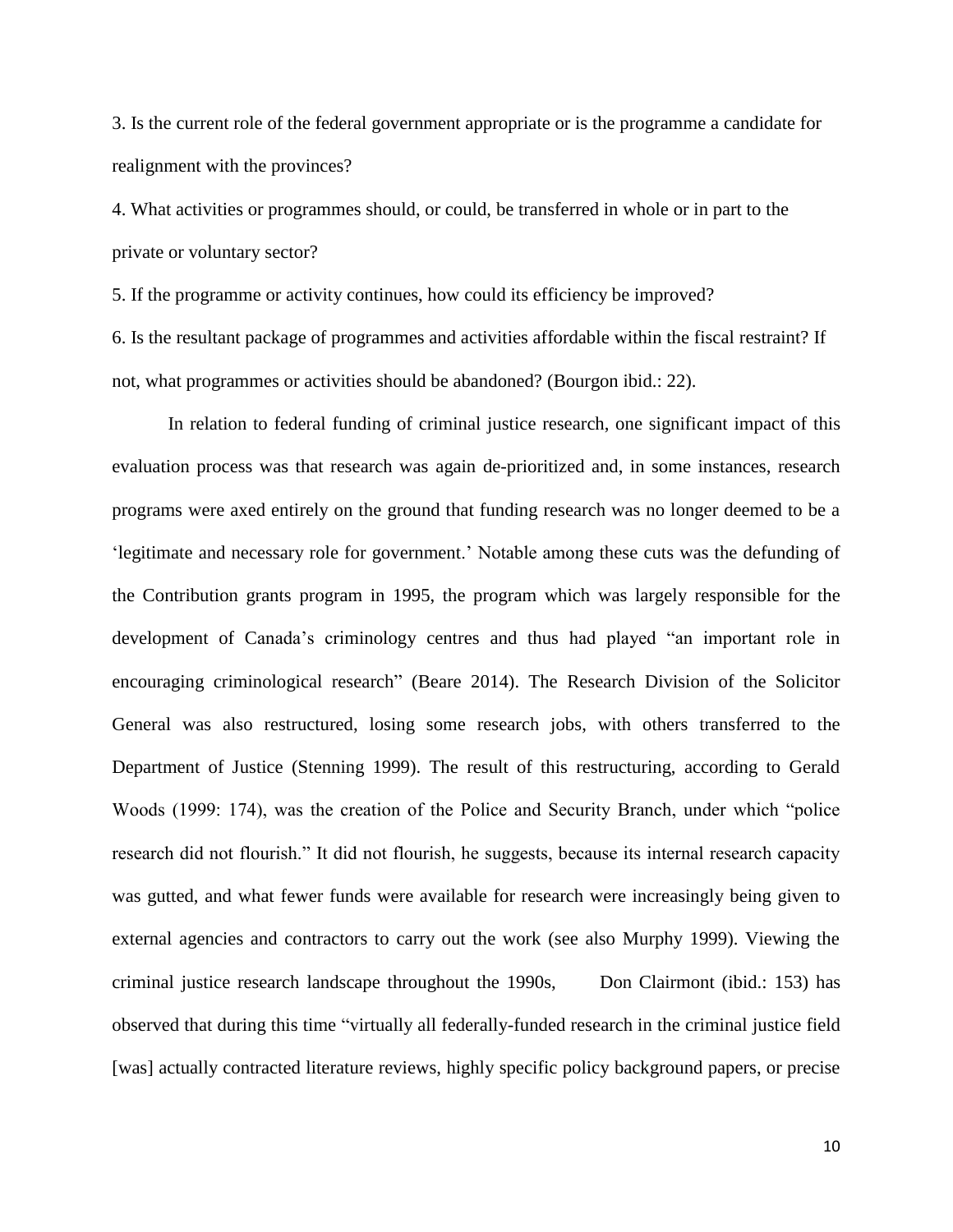delimited evaluations.<sup>6</sup>" Thus, there was "much less opportunity for liberal social policy researchers to obtain funding for any research that [was] not closely tied to departmental policy concerns for literature reviews and evaluation pieces" (ibid.: 154). In those instances where independent researchers were consulted by government, some academics felt they were simply being asked "to legitimate policies in which they have no influence" (Brodeur 1999: 135). The one bright spot for many criminal justice researchers in another wise bleak research landscape was the government's decision to reinstitute the newly renamed Law Commission of Canada in 1997.

Remarkably, as had been the case under the previous Mulroney government, the adoption of a neo-liberal economic agenda by the Chretien and Martin governments, combined with the decoupling of research from policy-making, did not, for the most part, have a significant impact on the direction of federal criminal justice policies. Whereas the U.S. was witnessing a rise in 'penal populism' under successive neo-liberal governments, in Canada penal sanctions did not increase and Canadian adult incarceration rates remained largely stable (Meyer and O'Malley 2005; Pratt 2007). This is not to say that Canada was at this time a perfect example of penal welfarism – work by Roberts et al. (2003), Moore and Hannah-Moffat (2005) and Hogeveen (2005), among others, suggests otherwise – but rather that the punitive trend seen elsewhere appeared to have "exercised a more muted influence on policy development in Canada" (Roberts et al. 2003: 39). Surveying the effects of penal populism more globally, Nils Christie (2004: 59) posed a question that has never been fully answered: "What [was] so peculiar to Canada?" One potential answer lies in the ideological orientation of Canada's then ruling party: while the federal Liberal party under Chretien and his successor, Prime Minister Paul Martin, had adopted

 $\overline{\phantom{a}}$ 

<sup>&</sup>lt;sup>6</sup> For a more global discussion of this phenomenon, see Christie (1997) and Matthews (2009).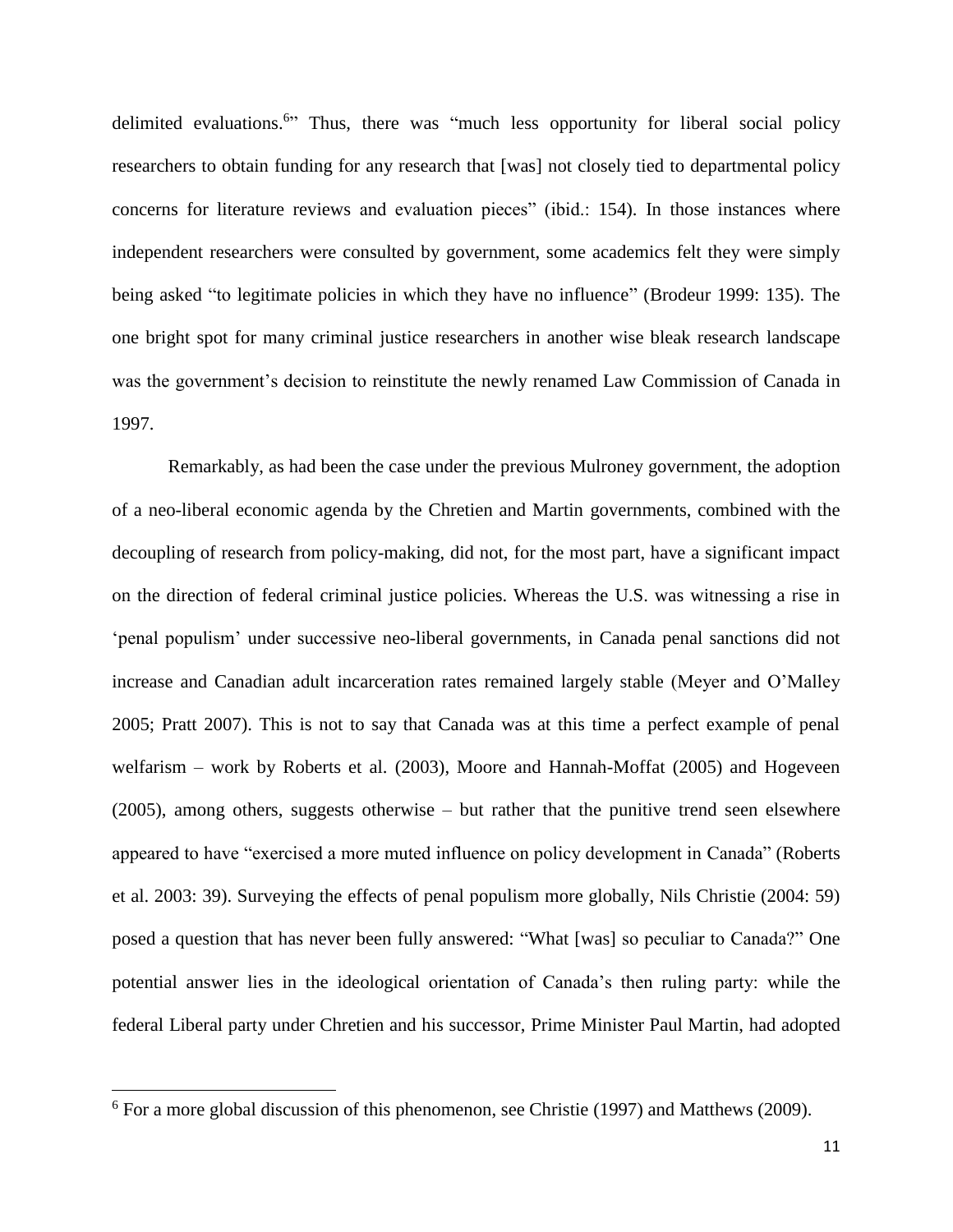certain economic tenets of the U.S. variant of neo-liberalism, the Liberal party remained centreleft on social issues. Further, Martin, in particular, first as Finance Minister and then as Prime Minister (2003-2006), was committed to debt reduction and balanced budgets, resulting at the close of his tenure in a track record of five consecutive surplus budgets. Perhaps, having witnessed the results of penal politics in the U.S. – spiralling criminal justice costs (Christie 2004) – continuing Canada's relatively restrained criminal justice policies appeared to make good economic sense.

#### **Penal politics comes north – the Harper legacy**

Anyone familiar with Christie's book *A Suitable Amount of Crime* (2004), from which the quote in the preceding section – "What [was] so peculiar to Canada?" – has been taken, may have noticed that the verb tense has been changed from *is* (as it was in the original) to *was*. The switch in tenses signals the present state of affairs, following a sizeable shift in the orientation of Canadian criminal justice policy-making. That shift began in 2006 with the election of Stephen Harper's Conservative government (2006-present): a coalition of social conservatives (many from the western Reform party) and economic conservatives, who had united under a man they generally viewed as more socially conservative than his predecessor, Brian Mulroney (Patten 2008). Playing to this faction of the party, Harper set out early on to remind Conservatives of their common enemy: "the social agenda of the modern Left" with "its system of moral relativism, moral neutrality and moral equivalency" (cited in Scherer and McDermott 2011: 115).

A key component of Harper's political platform has been a populist 'get tough on crime' stance that borrows heavily from the punitive rhetoric and policies found in the U.S. Thus, since the Conservatives have come to power, and despite the fact that, as elsewhere, violent crime rates

12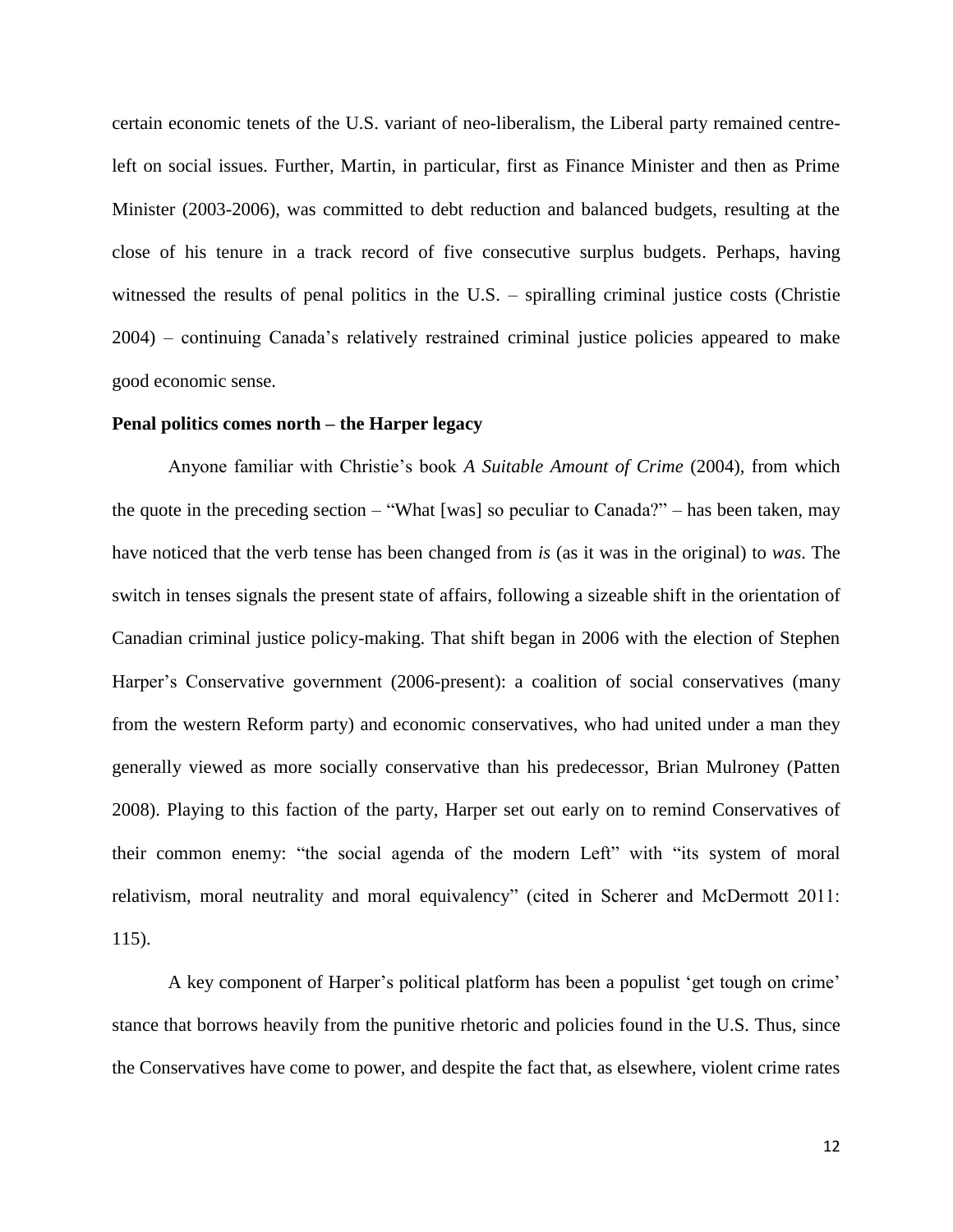have been in near-consistent decline (Perreault 2013), Canadians have been presented with a series of criminal justice bills that have sought to increase sentences for criminal offenses, extend offenders' periods of parole ineligibility and/or increase police surveillance powers. Any attempts by criminal justice experts at dissuading government policy-makers – usually done through the media, as one of the few avenues still available to criminal justice researchers to be heard – have been fallen on deaf ears or drawn condemnation in response. For example, when experts challenged the government on the necessity of increasing police powers to conduct warrantless searches under the proposed Bill C-30 (the *Protecting Children from Internet Predators Act*), Public Safety Canada Minister, Vic Toews, advised that citizens could "either stand with us or with the child pornographers" (CBC News 2012). Such dismissive views were not unique to members of the Harper government, but were widely supported by rank and file party members. Harper's 'committing sociology' comment was subsequently endorsed by Conservative Member of Parliament, Pierre Poilievre, who, following Harper's example, opined in a TV news program that "the root cause of terrorism is terrorists" (Poilievre 2013). Mr. Poilievre later defended his remarks in the House of Commons, saying, "yesterday, a small army of Liberal pseudo-intellectuals had a collective spasm after I said that terrorists are the cause of terrorism … Let us follow the facts, not Liberal ideology, and let us target the root cause of terrorism, they are called terrorists" (ibid.).

In a policy environment in which independent academic scholarship was routinely devalued in favour of policy-makers' conceptions of morality and/or their own 'common sense' approaches to crime, it ought not be particularly surprising to discover that support for criminal justice research was not initially perceived as a significant concern. Indeed, shortly after coming to power, and at a time when Canada's economic situation was relatively healthy following years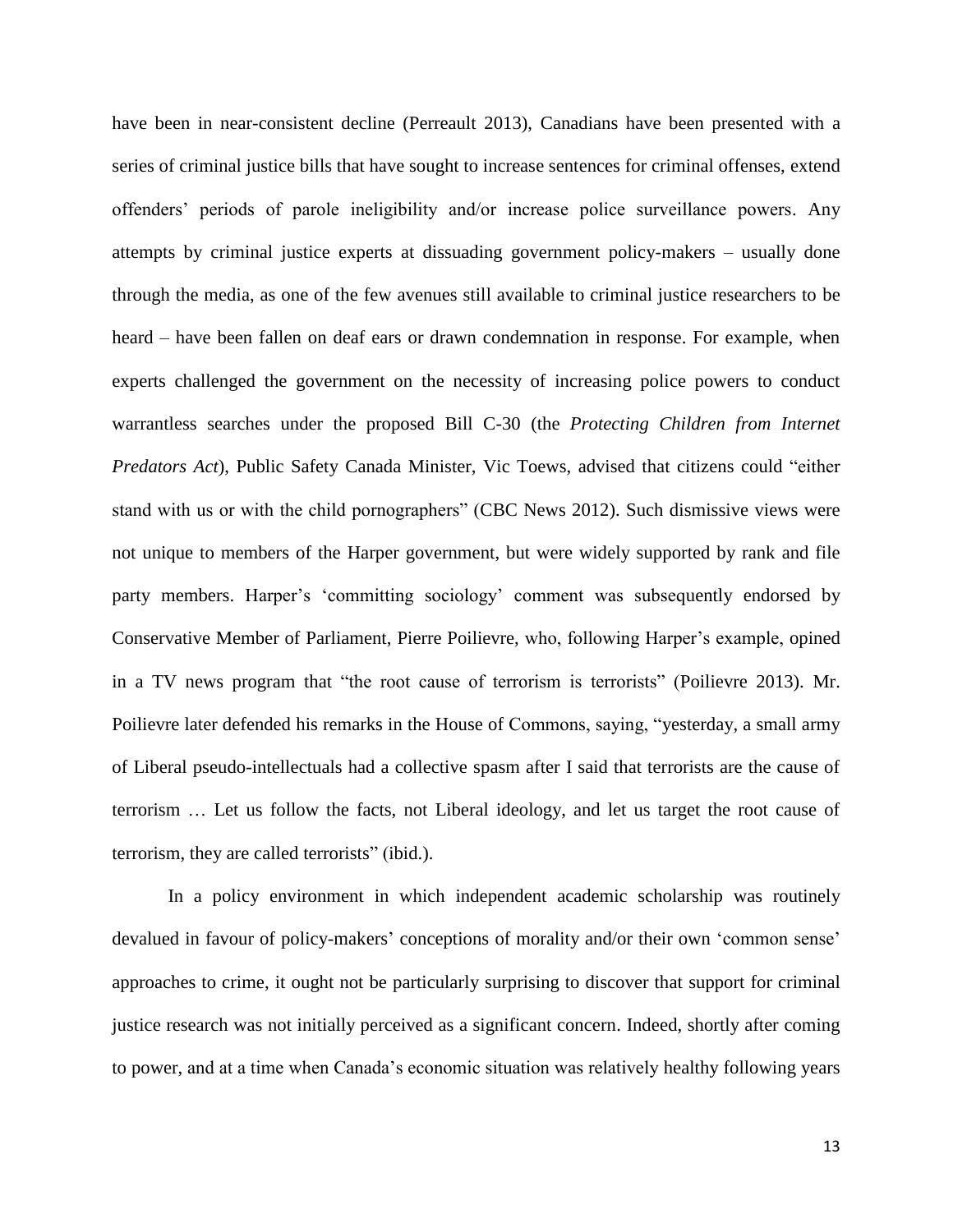of austerity, the Conservative government announced \$1billion in federal spending cuts. One of the programmes on the chopping block also happened to be one of the few remaining bodies of federally funded independent criminal justice research left: the Law Commission of Canada. Thus, shortly after producing a landmark report on the future of policing and security in Canada (LCC 2006), the LCC was defunded on the grounds that it failed to provide "value for money" (National Post 2006). Speculation that the cut was intended to silence potential criticism of the government's future legislation was confirmed when Treasury Board President, John Baird, specifically stated that the Harper government failed to see "value" in funding a program that would challenge "legislation [the government] believes is right" (ibid.).

None of the above is to suggest that the federal government completely abstained from funding any criminal justice research, but rather that it chose to be highly selective in terms of what research it would support and how that money would be committed (usually for a fixed term). As an example, despite the Prime Minister's expressed disdain for 'committing sociology,' the Harper government established the Kanishka project in 2011, a 5 year, \$11 million funding envelope for researchers working on terrorism-related issues. Further, as occurred under previous governments, when budget surpluses exist, Public Safety Canada continues to contract research out to private organizations and academic scholars. The reports produced are limited in scope to literature reviews or, less frequently, studies employing fairly simple research methods, aimed at answering pre-selected research questions. It is worth noting that these contracts, of \$25,000 or less (to avoid the public tender process), are offered only to selected individuals or groups. While others' experiences may vary, based on my own exposure to this process, these reports have limited public value, because of the nature of the consulting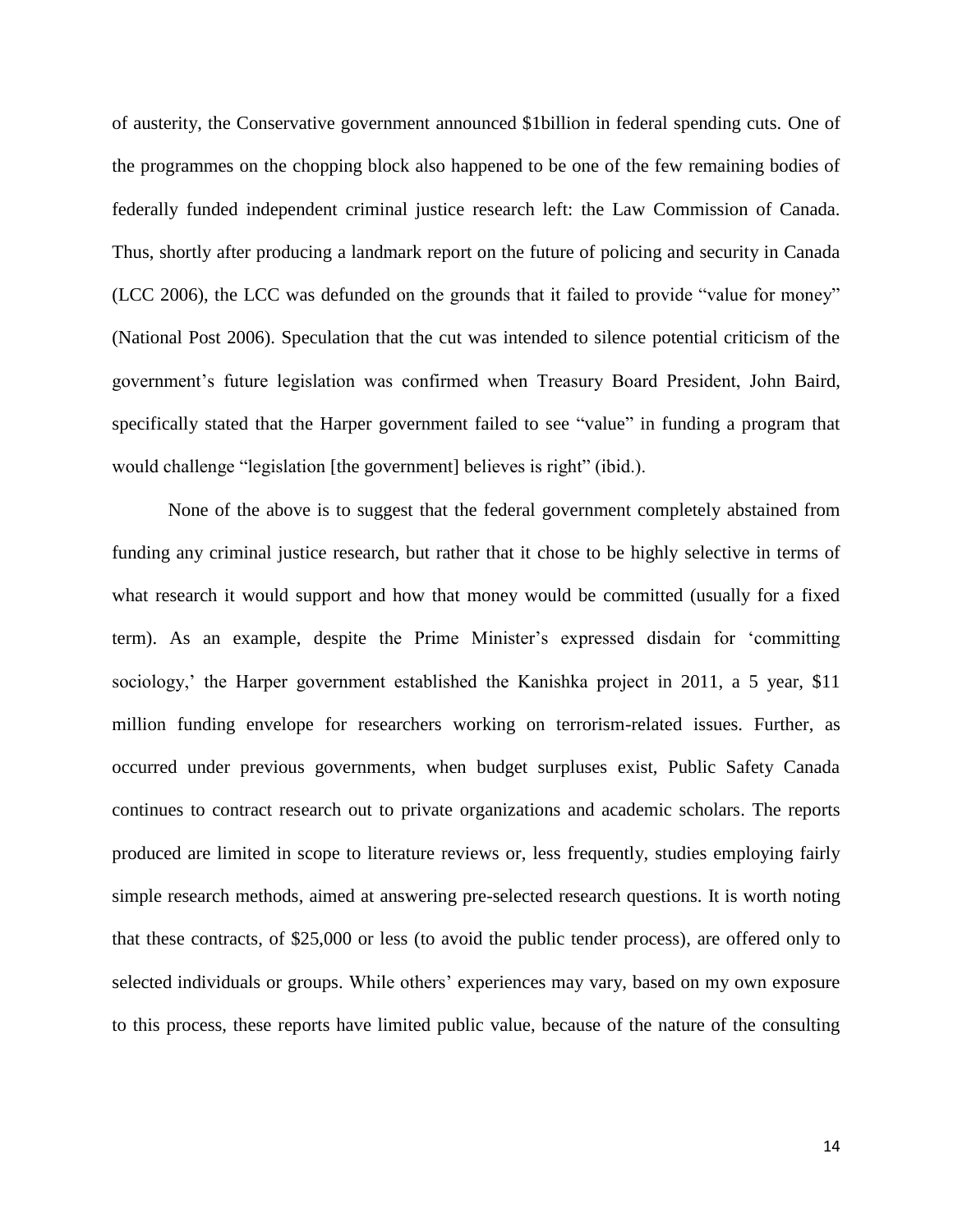process, and the fact that the existence of this work is often never acknowledged outside of the consulting agency or openly shared with other researchers and organizations.

After years of a combination of large scale defunding, and selective funding of special projects, by 2014 policing research in Canada could be found in three, largely disconnected, knowledge pools. The first is the body of reports commissioned by federal, provincial and municipal agencies for internal use. A perusal of some of these reports reveals that they are typically of an applied and/or evaluative nature, conducted either by police crime analysts or external contractors. The second consists of the reports produced by public commissions of inquiry into policing-related matters<sup>7</sup>, which rely in large part on witness testimony and reviews of the existing research. Third, there is the work that continues to be independently produced by Canadian academic researchers. Perhaps the best description of this body of work I have encountered is as "a critical, largely theory driven, police scholarship, in which we have a number of internationally known and recognized policing academics … [but] little applied academic research" (Murphy 2014). Lacking "both access and funding," Canadian scholars, Murphy suggests, "theorize about policing, but lack a body of research-based evidence upon which to draw on and test our largely hypothetical and theoretical critiques" (ibid.).

#### **Fallout and the scramble to regroup**

l

While the federal government was busy shrinking the pool of funds available to criminal justice researchers, policing costs were escalating, largely unchecked. Not everyone was completely unaware of the existence of this trend: the problem of increasing policing costs had

 $<sup>7</sup>$  Notable examples include: the Braidwood Inquiry, the Missing Women's Task Force Inquiry,</sup> the Ipperwash Inquiry and the McDonald Commission.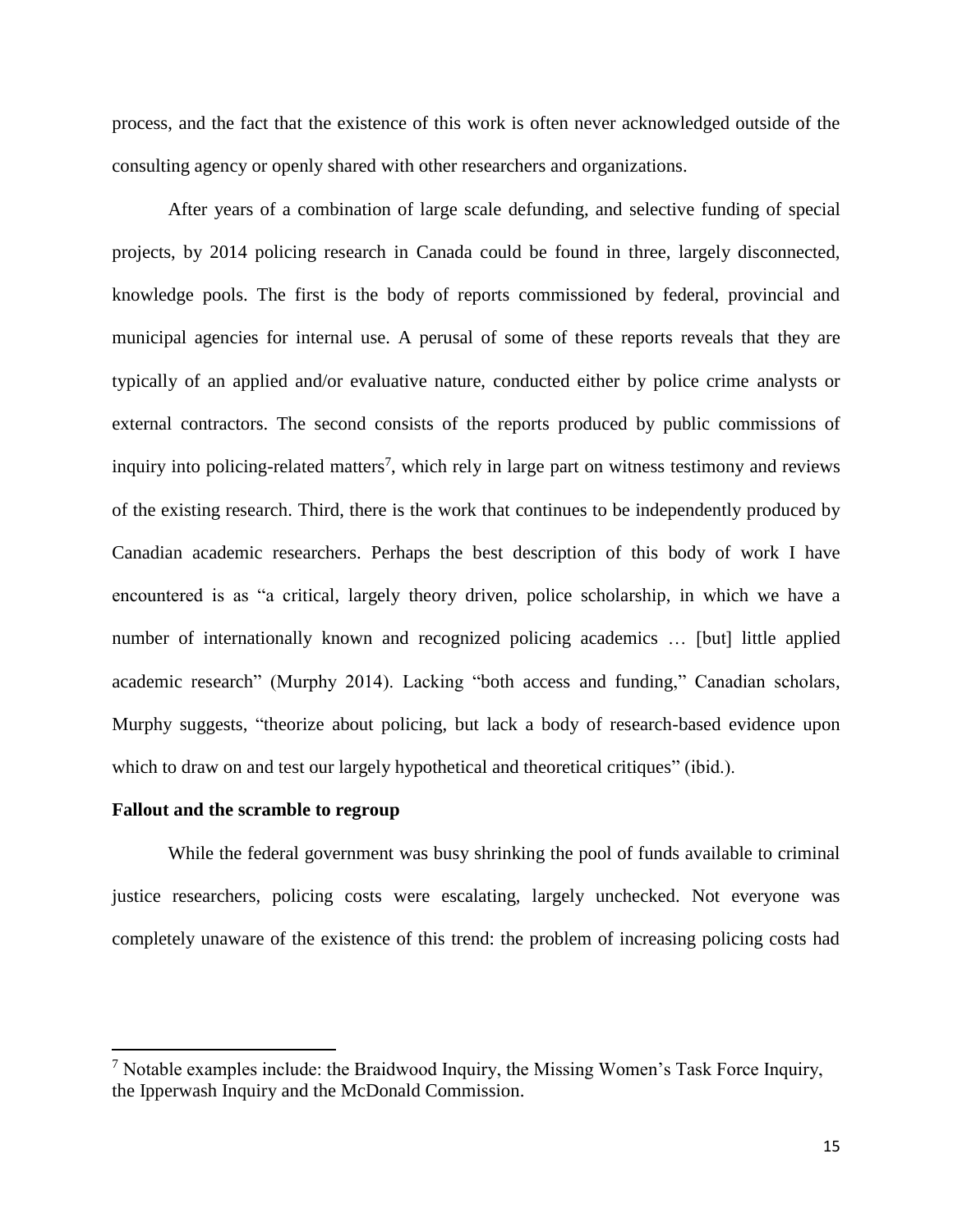been identified in a 2004 report commissioned by the Canadian Association of Police Chiefs<sup>8</sup>. The report's author, Christopher Murphy, drew on survey and interview data with police leaders across Canada to construct a picture of a looming crisis in public policing, a crisis that could only be averted by a commitment to finding innovative solutions. The ability to formulate such solutions was, however, significantly impaired, as Murphy noted, by the fact that "virtually every issue explored in this discussion paper remains largely uninformed by Canadian research" (ibid.). Rather than fostering empirically informed policies and practises based on the particularities found within Canada's domestic policing arrangements, policy makers seemed intent on "relying on past practice, imported knowledge and untested innovation" – practises that would generate few solutions (ibid.).

At the time the Murphy report (2004) was being drafted, the annual figure for policing costs (2002) was an estimated \$7.8 billion per year (Shankarraman 2003). Ten years later (2012), the cost had increased by approximately 73% to an annual figure of \$13.5 billion (Hutchins 2014). It was at this point, in 2012, that Canada's Justice Ministers arrived at the same conclusion as Murphy: something needed to be done to check both rising demands on police services and the costs generated<sup>9</sup>.

Deciding, if somewhat belatedly, that there was a role for the federal government to play in the effort to tame policing costs, Public Safety Canada scrambled to take a leadership position

 $\overline{\phantom{a}}$ 

<sup>&</sup>lt;sup>8</sup> The original version of this report is no longer available, as the CACP's Police Futures Group is defunct. A version of this report can be found on the also defunct Canadian Review of Policing Research, an academic initiative.

<sup>&</sup>lt;sup>9</sup> It is worth noting that the Ministers were made keenly aware of the amounts involved, because of the continuing work of one of the few federally funded research programmes not completely destroyed through budget cuts: the Canadian Centre for Criminal Justice Statistics.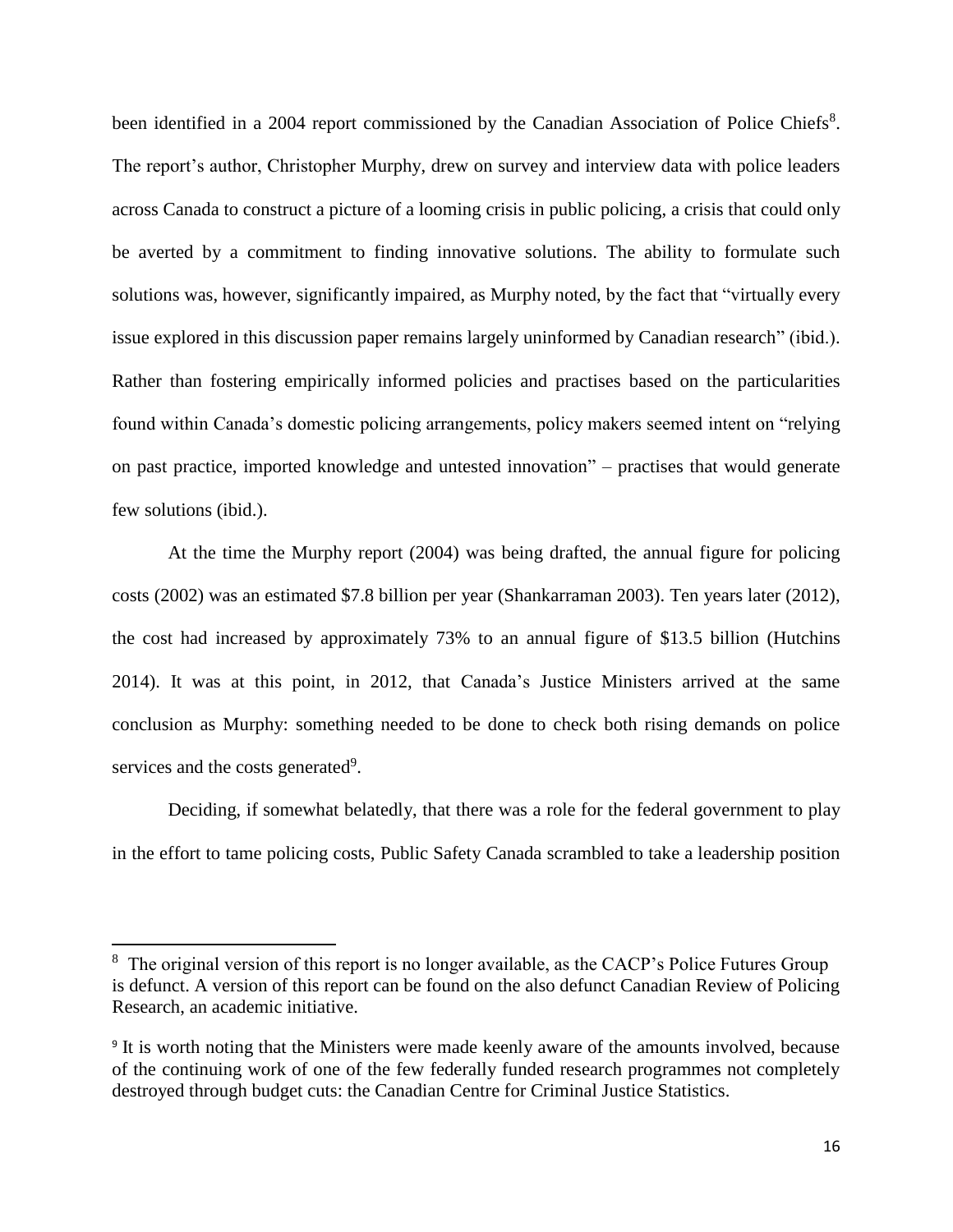in spearheading a new agenda for public policing. To that end, they organized the summit previously referenced and then launched four further initiatives.

The first of these initiatives was both the easiest to set in motion (in terms of costs and other resources) and, perhaps, the most obvious starting point. Following the demise of the research dissemination system established through the former Solicitor General's office and through the CPC journal, policing researchers had championed the idea of a centralized body that would coordinate research efforts across Canada and make study results easily accessible within and across institutions, agencies and communities (Murphy 2004, 2013; Griffiths 2013). However, the government chose not establish (and thus fund) such a body, and PSC tasked itself instead with setting up its own web-based portal through which police agencies, academic researchers, government agencies and other groups could ostensibly post links to the studies they had either conducted or commissioned. In March 2014, they rolled out the Index of Policing Initiatives (http://www.publicsafety.gc.ca/cnt/cntrng-crm/plcng/cnmcs-plcng/ndx/srch-eng.aspx), a search engine that allows web users to search for studies linked to one of the government's three 'Economics of Policing pillars': 1. efficiencies within police services; 2. models of community safety, and; 3. criminal justice system efficiencies. As of April 30, 2014, the portal contains synopses of 137 studies conducted by police agencies and, as of yet, no work by independent researchers.

The second initiative undertaken by the federal government was to refer the issue of the 'economics of policing' to the Parliamentary House Standing Committee on Public Safety and National Security for study and recommendations. The Committee began its work in June 2012, calling witnesses representing different levels of government, policing groups, and academics from across Canada and other countries. Transcripts of the meetings reveal that the Committee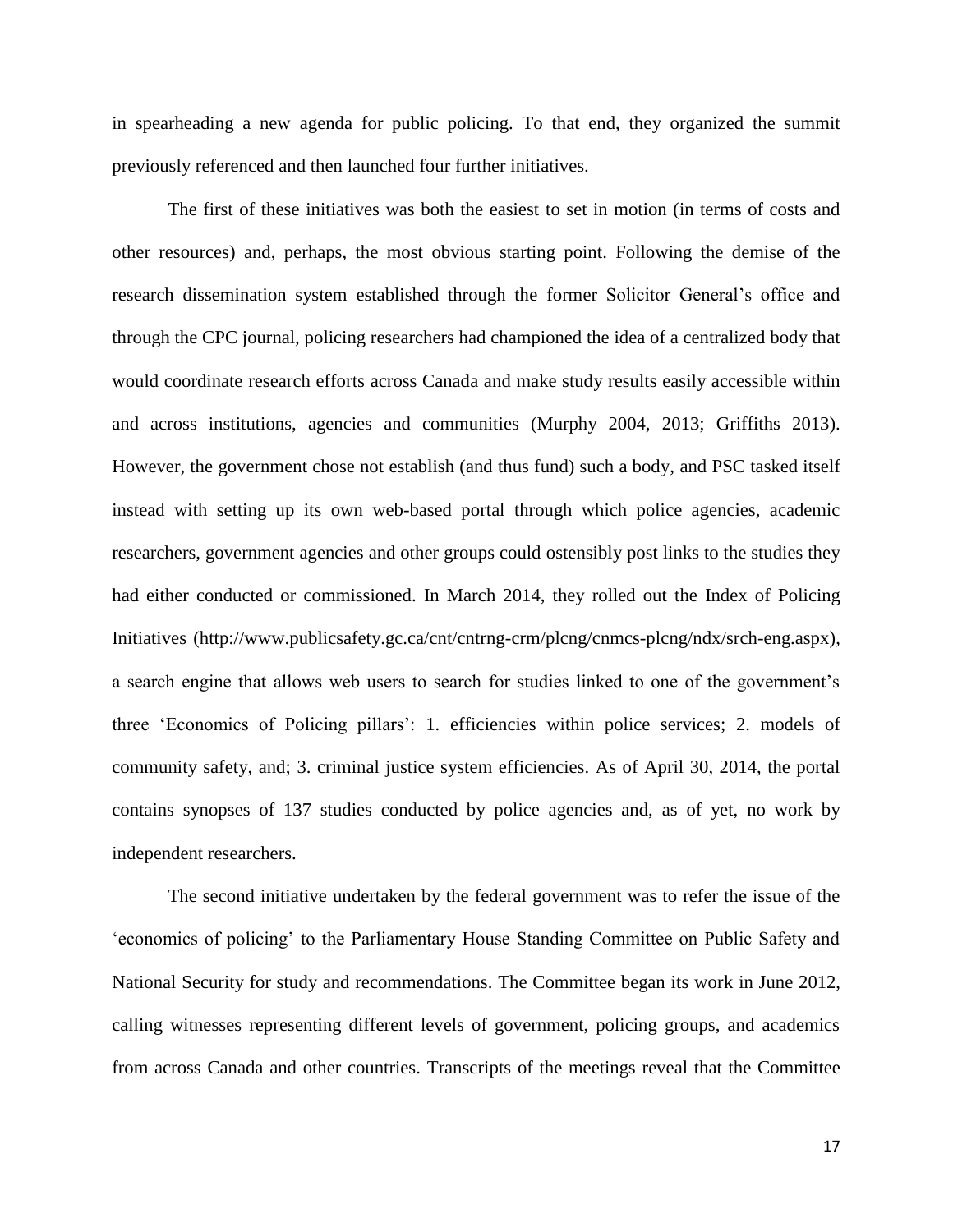was repeatedly told what policing researchers had long known: successive years of government refusals to invest in domestic policing research had left the country with little capacity to formulate sound policies in this area. The most telling example of such testimony came when the Director General of Public Safety Canada's Policing Policy section, Mark Potter, was asked by a committee member where escalating police salaries in Canada rank in terms of global comparison. Potter's (2012) response: "I'm not aware of the precise data on that question. Part of the challenge of this issue, as my colleague mentioned, is having the right research, the right data on which to build decisions."

The third of the initiatives undertaken by PSC was to refer a question on the future of Canadian policing models to the one of the few remaining government funded independent research bodies: the Canadian Council of Academies. The Council was established under the Martin government through a \$30 million endowment for the purposes of conducting up to five assessments on the state of existing scientific knowledge on a public policy issue of interest to the referring government body<sup>10</sup>. Thus, as is the case with the study on the 'economics of policing' being conducted by the House Committee, PSC was able to piggyback on an existing program to generate research without having to directly fund it. In 2013 the Council convened a series of meetings at which policing experts from Canada, the U.S. and the U.K<sup>11</sup> were tasked with advising Council staff on how best to address this question, a tricky proposition in light of the lack of available evidence on key issues. The report is set to be published in the fall of 2014.

l

 $10$  The PSC request was unusual. More typically, the Council addresses questions requiring scientific advice on highly technical issues, such as 'aboriginal food security in northern communities,' 'environmental impacts of shale gas extraction,' and the 'health effects of conducted energy weapons.'

 $11$  Consultations were on a strictly voluntary basis; there was no remuneration for Council participation.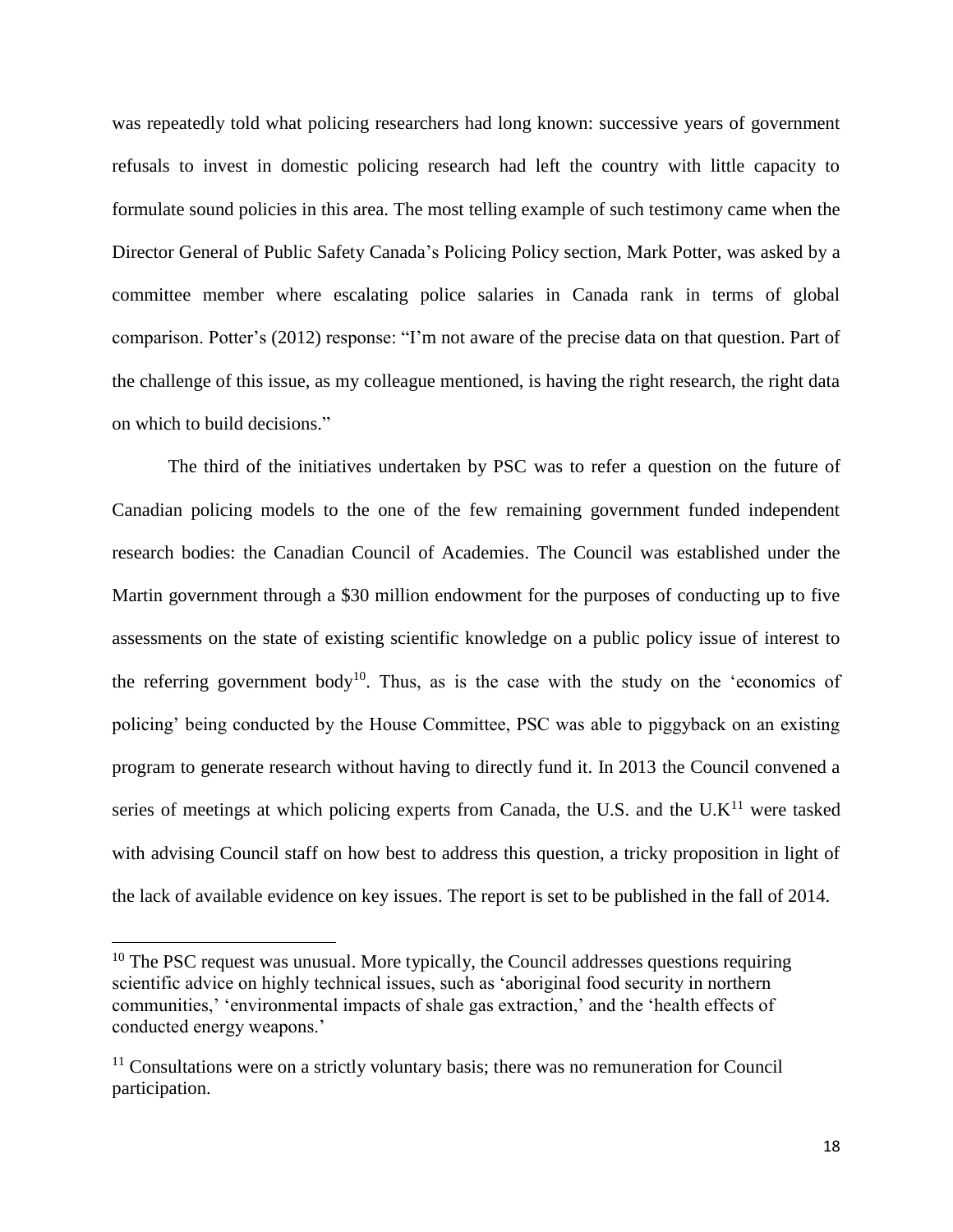PSC also convened three further 'summits'. The focus of one of these summits was the challenges police face in working in remote northern communities; another was centred on issues related to police training and education. The third of these summits, and perhaps the most telling, brought together police researchers and police and community leaders to begin the process of developing a national research agenda. In March 2014, PSC and Simon Fraser University selectively invited participants to a 3 day symposium and workshop, during which feedback was invited on how to grow a research agenda and build a network of researchers to execute it. The tenor of the discussions was established early in the proceedings when a representative of Public Safety Canada begn his speech by advising there would be no new federal funding earmarked for policing research<sup>12</sup>, and that researchers would therefore be expected to look to existing funding streams through which to accomplish the summit's goals. Not surprisingly, these remarks left many in the crowd doubtful as to the viability of establishing any policing research agenda in Canada, given that the principal funding envelop to which they now have access are grants from the SSHRC. What researchers at the meeting were keenly aware of was that they their chances of securing funding from SSHRC were highly limited as a consequence of two factors: 1. the budget for SSHRC had just been cut,<sup>13</sup> and 2. the SSHRC review panel structure meant that

 $\overline{\phantom{a}}$ 

<sup>&</sup>lt;sup>12</sup> To ensure the accuracy of this statement, I checked my recollection with four other colleagues who were also present for this discussion. One of those attendees recalled hearing a wry summary of the overall summit message from a mutual acquaintance: "net: no new money."

<sup>13</sup> SSHRC's budget was initially cut by some \$14 million over two years by the Harper government (Flaherty 2012). However, showing its preference for selective funding initiatives, this figure was amended to \$7 million following the government's decision to add \$7 million in social science research funds to support industry-academic research partnerships that would result in tangible benefits to private industry (ibid).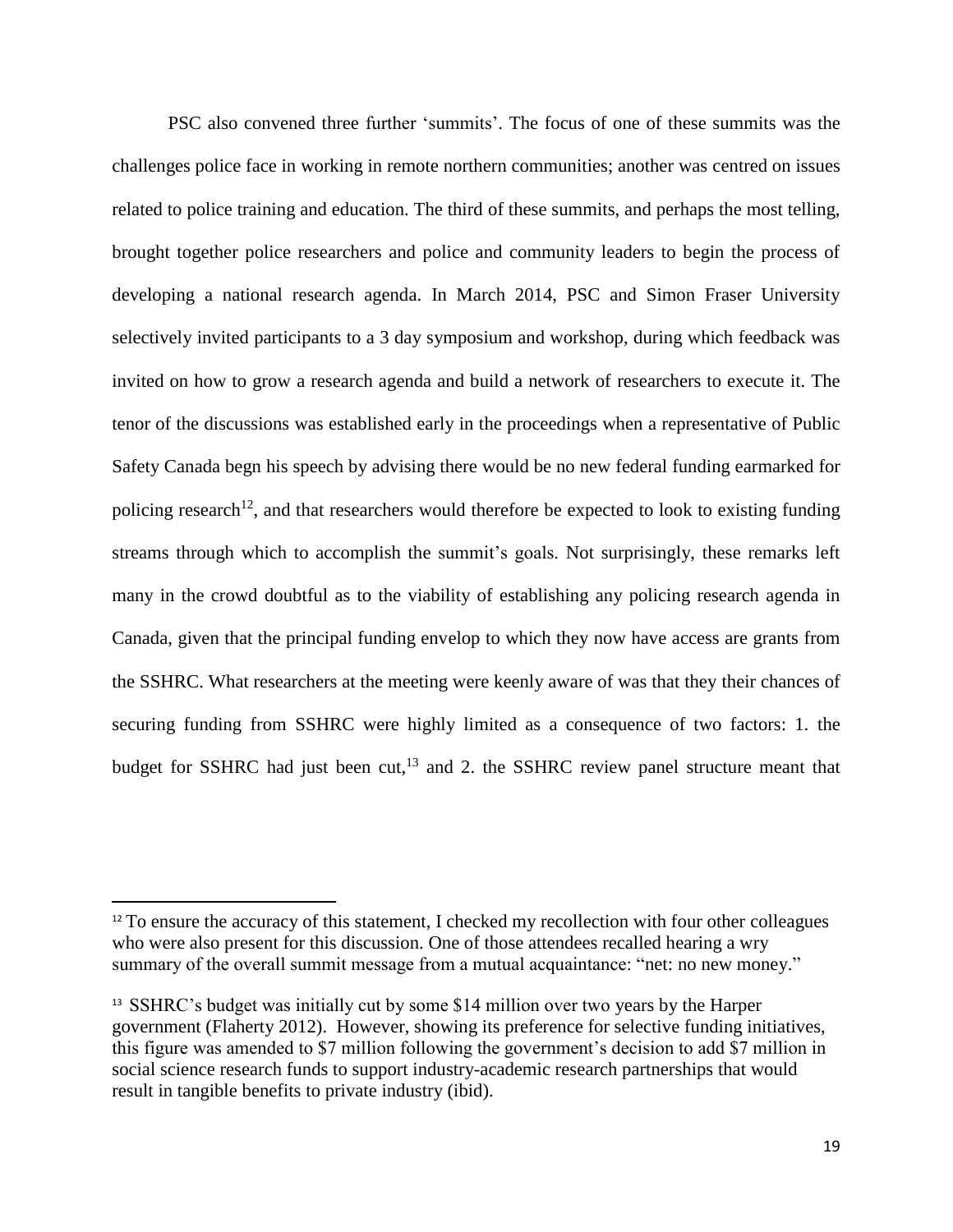criminal justice researchers not only compete against each other for limited funds, but against proposals from researchers within very different policy domains $^{14}$ .

#### **Whither neoliberalism? Explaining the road not travelled**

It would be easy, if somewhat glib on my part, were I to simply attribute the systematic gutting of Canada's policing research agenda to 'neoliberalism' and the apparent willingness of various Canadian political leaders to embrace this political-economic philosophy. However, in attempting to do so, I am confronted by one of the central ironies found in this story: roughly at the same time that Canadian policy-makers first began to devalue criminal justice research (the mid-1980s), Anglo-American policing research started to flourish elsewhere, principally in the U.S. and the U.K.<sup>15</sup> (Bradley and Nixon 2013). Indeed, while a Canadian federal government was articulating an explicitly US-style neoliberal agenda, which it enacted through massive spending cuts, the federal governments of these two other countries, which were also ostensibly neoliberal in their policy orientations (Garland 2001; Christie 2004), were assuming responsibility for investing in the collection and analysis of policy-relevant criminal justice data, and were doing so on a relatively significant scale (Skogan and Frydl 2004; Bradley and Nixon 2013). Scholarly portraits of this period present American and British policy-makers as treating policing research as a public good, which, if nourished through federal support, would yield valuable insights upon which sound policies and practises could be constructed (Sherman 2004; Manning 2005; Bradley and Nixon 2013). Why was it then that 'neoliberal' Canada took a

 $\overline{a}$ 

 $14$  SSHRC applicants who submit for a review under group 2, which includes Criminology, will be in a pool that potentially includes assessors and competitors from anthropology, archaeology, linguistics, translation, political science, public administration, law, criminology, geography and urban planning and environmental studies (SSHRC 2014).

<sup>&</sup>lt;sup>15</sup> This was also true of Australia; however, due to space constraints I have selected to focus on the U.S. and the U.K.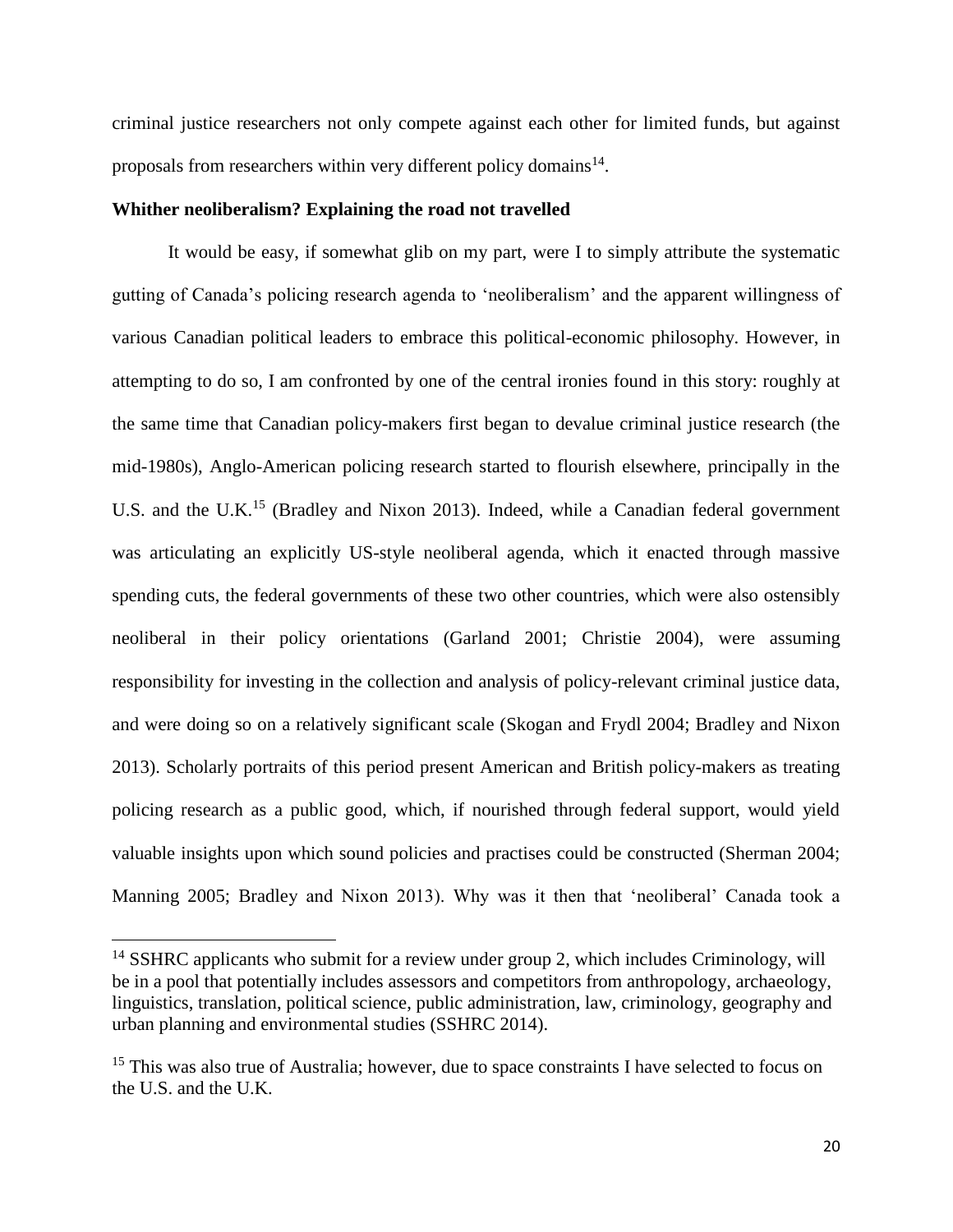divergent path on the question of whether policing research was a public good and/or one that it should support?

A reading of the relevant literature suggests at least two, non-mutually exclusive, answers. The first of these has to do with fundamental differences in the degree to which the respective governments adopted socially conservative attitudes toward crime. To a much more significant extent than could be found in Canada (Roberts et al. 2003), crime in the U.S. and the U.K. was seen as a major public policy issue necessitating strong government responses (Garland 2001). While in many instances such responses were 'penal populist' in nature, leading to harsher criminal justice laws, demands that 'something be done' about crime also led these governments to invest in criminal justice research. In keeping with their policy aims – crime suppression – the resulting research was invariably oriented toward the development of practical, applied crime fighting solutions (Haggerty 2004; Matthews 2009). Thus, from the 1980s onwards, policing scholars have been hit with a veritable tsunami of policing research from the U.S. and the U.K., the bulk of which is of an evaluative, technical and/or otherwise applied nature – from 'broken windows' to 'problem-oriented policing', from 'hot spots' and 'COMPSTAT' to the more recent evolution of 'evidenced based policing' (Weisburd and Neyroud 2011; Bradley and Nixon 2013). Until 2006, the situation in Canada was very different, as successive federal governments retained a fairly moderate, penal-welfarist approach to crime (Roberts et al. 2003). As a consequence, there was less perceived need to support the type of applied policing research being conducted elsewhere, and other forms of policing research clearly had little value to federal policy-makers (an attitude held to the present).

The second answer lies in the commitment of governments to the adoption and implementation of public managerialist approaches. As a review of Canadians' history in this

21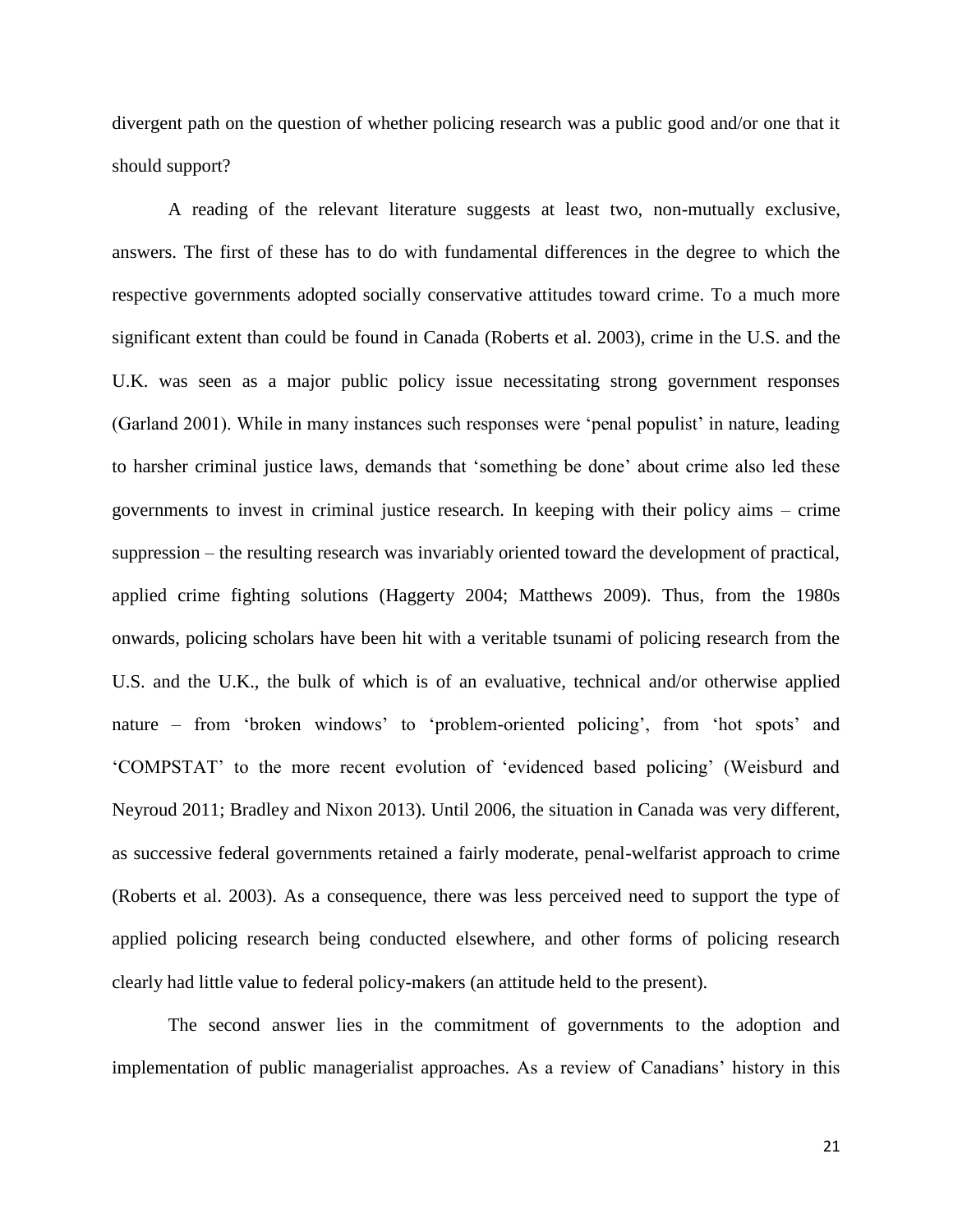area makes evident, public managerialist philosophy was generally viewed by successive governments as little more than a justification for cost-cutting (see Savoie 1994). The most extensive exercise in implementing something approaching public managerialist reform in Canada – the Liberal government's Program Review – was clearly oriented more towards bureaucratic rationalization (ie. cutting budgets) than about improving efficiency and effectiveness in the delivery of criminal justice or other public sector programs (see Bourgon 2009). By way of contrast, the public managerialist approach, as adopted in U.K. policy-making circles, has seen an emphasis on not only rational management of resources, but also on enhanced forms of public accountability and evidenced-based policy-making (Newburn 2003; Manning 2005). As a result, "the intellectual landscape of police research in the UK … changed considerably," as the federal government, through the Home Office, increasingly supported "a research agenda specifically designed to generate evidence for better policing policies and practices" (Bradley and Nixon 2013: 18). The landscape in the U.S., while perhaps less reflective of an overt infatuation with public managerialism, was otherwise notably similar to that of the U.K. as a result of a long-held belief that "science can and should improve public administration" (ibid.: 18). Not surprisingly, then, when research-poor Canadian policy-makers found themselves embroiled in a self-generated policing crisis of which they had no immediate way out, they turned to experts from these two countries for possible solutions<sup>16</sup>.

#### **Moving forward to stay still**

l

Since the 1990s, Canadian criminologists have been sounding the alarm on two key criminal justice issues affecting public policy: the need for governments to support independent

<sup>&</sup>lt;sup>16</sup> Policing experts from the U.S and the U.K. were called as witnesses before the House standing committee studying the 'economics of policing', served on the Canadian Council of Academies expert panel on this topic, and were invited speakers at the various PSC-convened summits.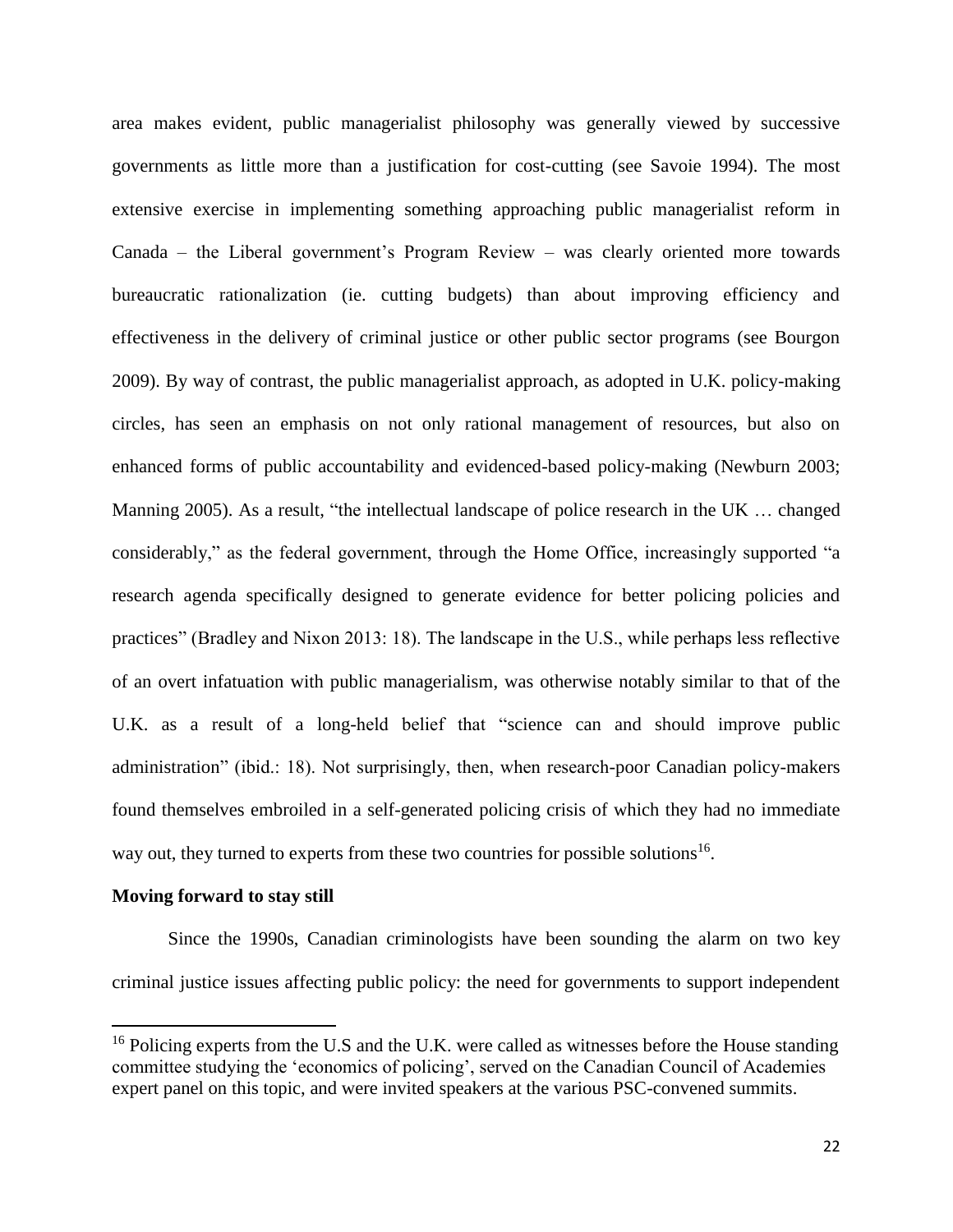police research (Murphy 1999; Clairmont 1999; Woods 1999; Stenning 1999) and the increasing disconnect between researchers and policy-makers (Brodeur 1999; Haggerty 2004). These warnings have been repeatedly dismissed as self-interested clamoring and/or the bleating noises of ivory tower academics out of touch with realities 'on the streets.' Having observed four successive governments – under Mulroney, Chretien, Martin and Harper, respectively – deprioritize, defund and devalue policing and other criminal justice research, Canadian policing is now routinely deemed to be in a state of near-crisis. That the potential for this very crisis was explicitly recognized and brought to attention by a policing researcher some ten years ago (Murphy 2004), suggests that the 'crisis' was possibly avoidable had various governments seen the utility in supporting criminal justice research.

From 2012 to 2014, we saw a flurry of government activity, as noted, which sparked within some a brief hope that the various governments spearheading the 'Economics of Policing' might assume leadership of the issue and begin to look at how to regenerate a dynamic policing research culture here in Canada. Writing some five years later, I can report that – beyond conferences and empty rhetoric, and despite a change in government – nothing much has happened. Actually, nothing has happened at all.

Reading the Canadian situation in light of the contemporaneous experience of policing researchers in the U.S. and the U.K. there may be a temptation on the part of Canadians, and those from other countries with similarly limited funding, to cast an envious glance. However, any such envy should be tempered by the realization that the situation of our American and British colleagues, albeit perhaps better funded, comes with its own burdens and limitations. Some contend that chief among these is insufficient funding (Sherman 2004), while others have suggested that it is the requirement to produce increasingly technical research often devoid of the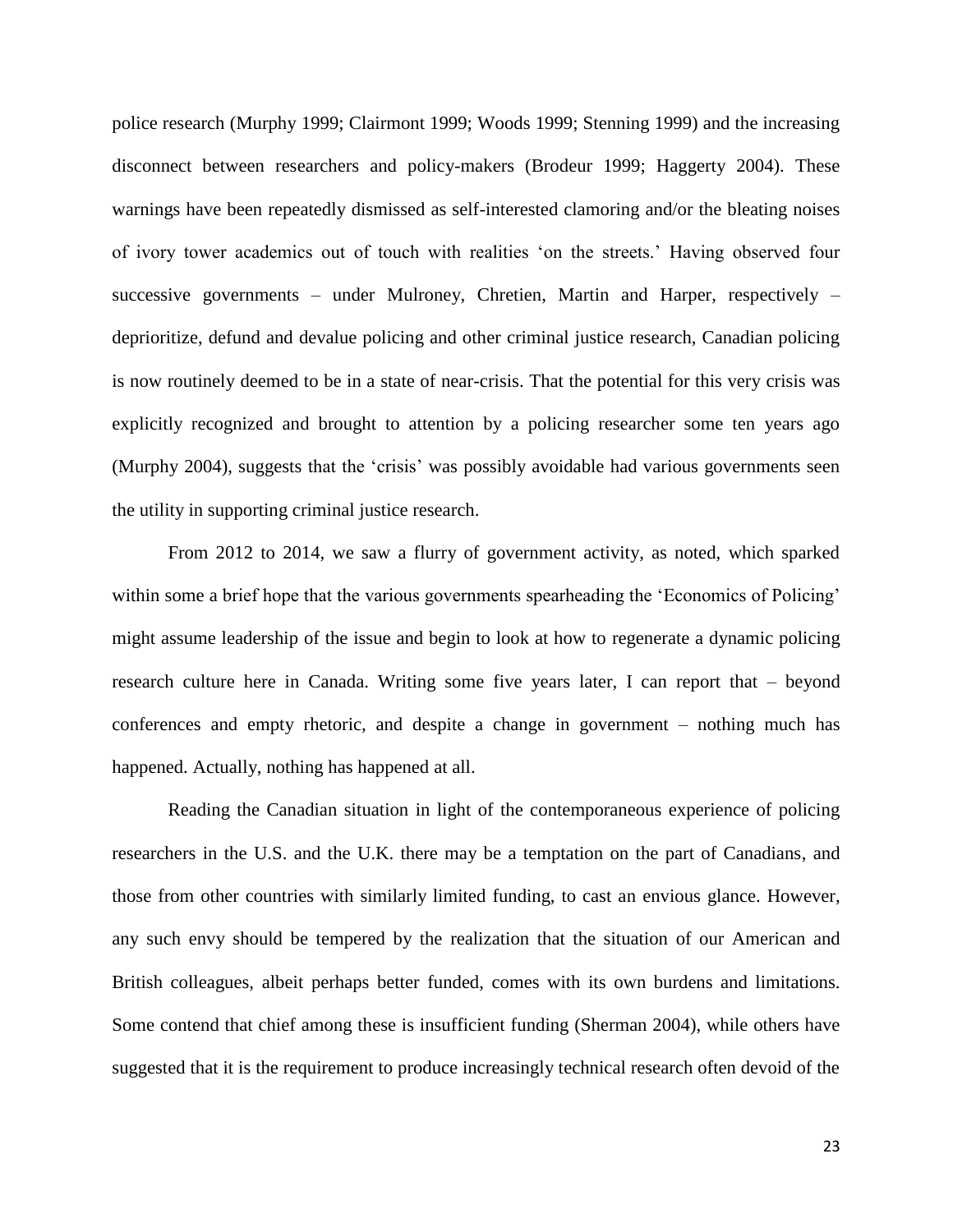social import necessary to effect meaningful policy change (Haggerty 2004). Still other scholars point out that our research efforts – whether in the U.K., the U.S., Canada or elsewhere – continue to be hampered by an inability to foster meaningful partnerships between police practitioners, researchers and policy-makers (Weisburd and Neyroud 2011; Bradley and Nixon 2013). In essence then it appears that no research environment is perfectly ideal for policing scholars and there is ample scope for improvements. That said, the playing field of policing research is uneven, and it remains a fact that the body of knowledge produced is – and will continue to be into the foreseeable future – dominated by the type of work currently being generated by researchers in better funded countries.

What of the Canadian situation? A necessary starting point for effecting any improvement in relation to the quandary in which Canadians presently find ourselves would be for the various levels of government to actively reject three fallacies that lie at the heart of the choices made over the past few decades. These are: 1. that quality, independent academic criminal justice research is not a public good; 2. that rigorous independent academic research is not an economically sound investment for governments to make<sup>17</sup>, and; 3. independent academic research is not necessary for the formulation of sound criminal justice policy-making. As to the question of whether we can expect such a radical shifting in thinking on the part of Canadian policy-makers, I defer to a much greater student of politics than I: "Whoever wishes to foresee the future must consult the past" (Machiavelli, 1513).

 $\overline{\phantom{a}}$ 

 $17$  As to the typical anemic literature reviews routinely produced on contracts (Clairmont 1999).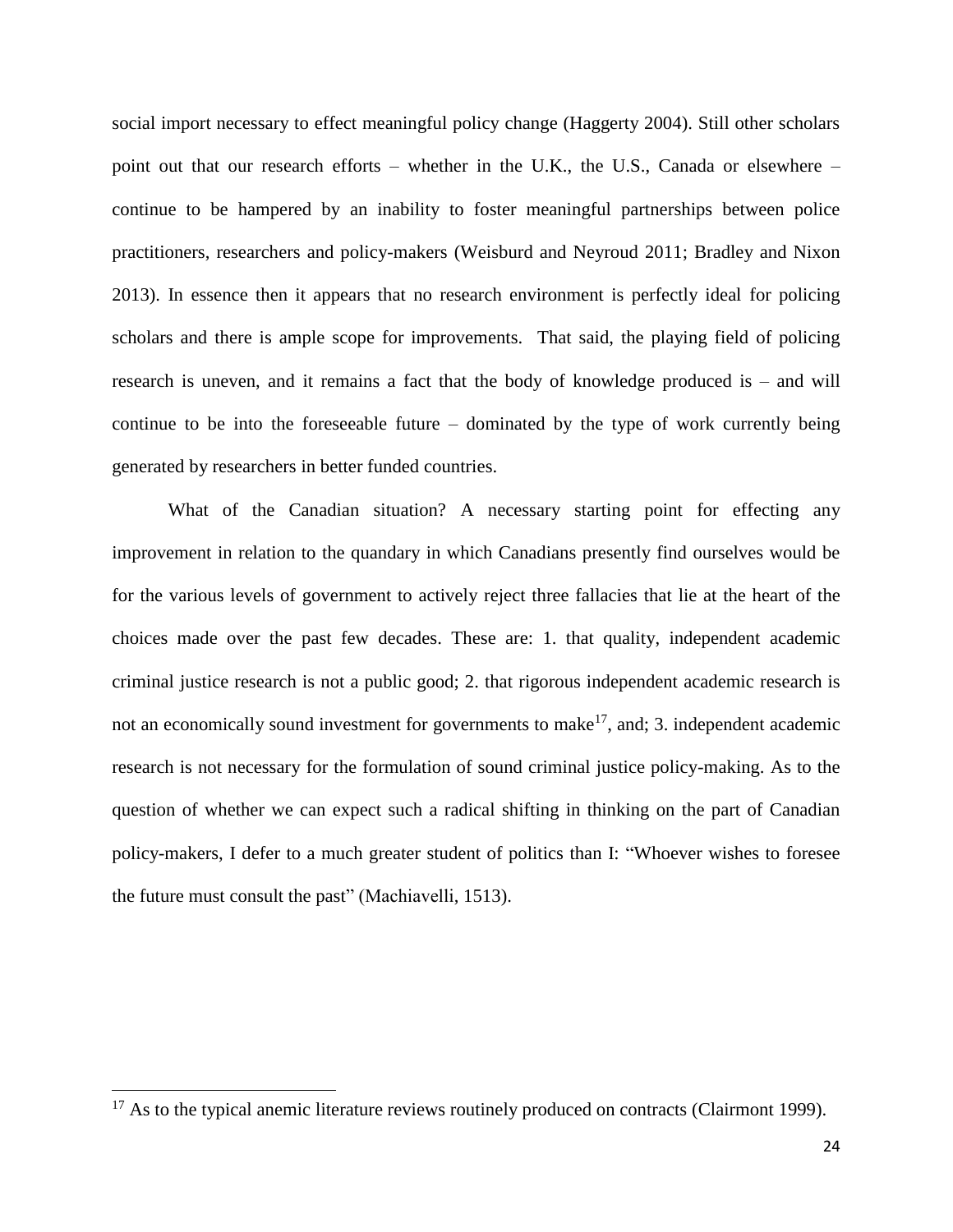## **References**

Beare M (2014) Personal communication.

- Bourgon J (2009) Program Review: The Government of Canada's experience eliminating the deficit, 1994-99: a Canadian case study. *Report of the Institute for Government*. Available at: http://www.pgionline.com/news/program-review-government-canadas-experienceeliminating-deficit-1994-99-canadian-case-study (accessed 5 April 2014).
- Bradley D and Nixon C (2013) Ending the 'dialogue of the deaf': Evidence and policing policies and practises. An Australian case study. In: Johnston L and Shearing C (eds) *Innovative Possibilities: Global Policing Research and Practice*. London: Routledge. pp. 13-25.
- Brodeur P (1999) 'Disenchanted Criminology.' *Canadian Journal of Criminology* 41(2): 131-136.
- Campion-Smith B (2013) Stephen Harper and Justin Trudeau exchange barbs over Boston bombing. The Toronto Star, April 17, 2013. Available at: http://www.thestar.com/news/canada/2013/04/17/stephen\_harper\_and\_justin\_trudeau\_ex change barbs over boston bombing.html (accessed 7 April 2014).
- CBC News (2012) Online surveillance critics accused of supporting child porn. CBC News online. Available at: http://www.cbc.ca/news/technology/online-surveillance-critics-accused-of-supportingchild-porn-1.1196829 (accessed 14 April 2014).
- Christie N (1997) Four blocks against insight: Notes on the oversocialization of criminologists. *Theoretical Criminology*, 1(1): 13-23.
- Christie N (2004) *A Suitable Amount of Crime*. London: Routledge.
- Clairmont D (1999) In defense of liberal models of research and policy. *Canadian Journal of Criminology*, 41(2):151-159.
- Clarkson S and Wood S (2010) *A Perilous Imbalance: The Globalization of Canadian Law and Governance*. Vancouver, BC: University of British Columbia Press.
- Cohen T (2013) **'**String of Terror Incidents No Reason to 'Commit Sociology': Stephen Harper.' Naitonal Post online, April 25, 2013. Available at: http://news.nationalpost.com/2013/04/25/string-of-terror-incidents-no-reason-to-commitsociology-stephen-harper/ (accessed 14 April 2014).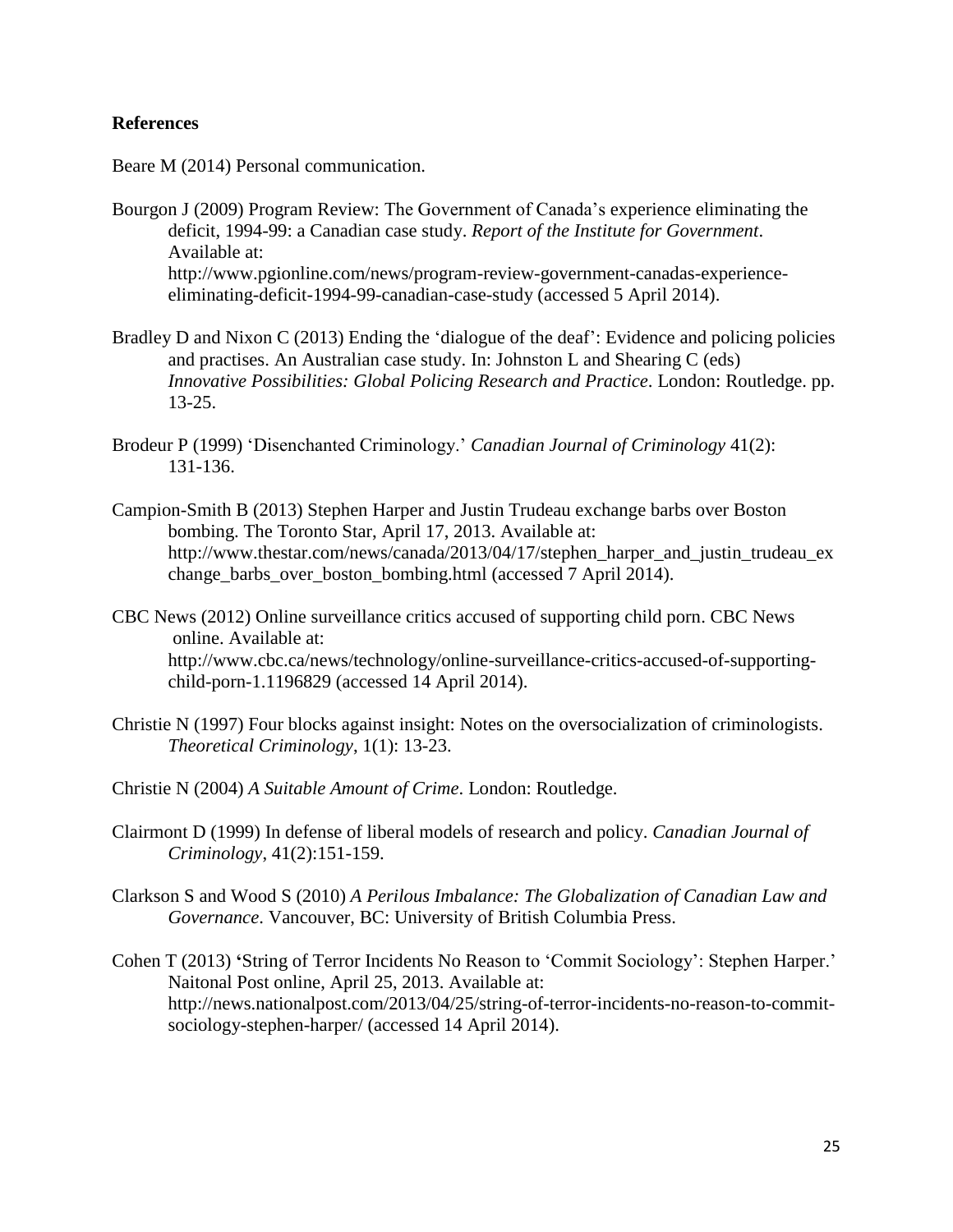- Fitzpatrick M (2013) Harper on terror arrests: Not a time for 'sociology.' CBC News online. Available at: <http://www.cbc.ca/news/politics/harper-on-terror-arrests-not-a-time-for-sociology->1.1413502 (accessed 14 April 2014).
- Flaherty J (2012) Economic action plan 2012. *Minister of Finance Report Tabled in the House of Commons*. Available at: http://www.budget.gc.ca/2012/plan/pdf/Plan2012-eng.pdf (accessed 20 April 2014).
- Garland D (1996) The limits of the sovereign state. *British Journal of Criminology* 36(4): 445–67.
- Garland D (2011) *The Culture of Control*. London: Routledge.
- Gibbons D (1999) 'Crime, Criminologists, and Public Policy.' *Crime & Delinquency* 45(3): 400-413.
- Griffiths C (2013) Comment before the Standing House Committee on Public Safety and National Security Committee, February 14th, 2013. Available at: http://openparliament.ca/committees/public-safety/41-1/71/dr-curt-taylor-griffiths-13/ (accessed 29 March 2014).
- Haggerty K (2001) *Making Crime Count*. Toronto: University of Toronto Press.
- Haggerty K (2004) 'Displaced Expertise: Three Constraints on the Policy Relevance of Criminological Thought.' *Theoretical Criminology* 8(2): 211-231.
- Hatt, K. Caputo T Perry B (1992) "Canadian Justice Policy Under Mulroney, 1984- 90: Neo-Conservatism, Eh?" *Canadian Public Policy* 18(3): 245-260.
- Hogeveen B (2005) 'If we are tough on crime, if we punish crime, then people get the message' Constructing and governing the punishable young offender in Canada during the late 1990s. *Punishment & Society* 7(1): 73–89.
- Hunt W (1994) The first three months of the Chrétien government: governing in the wake of the Charter of Rights and NAFTA. *The London Journal of Canadian Studies* 10: 14- 25.
- Hutchins H (2014) Police resources in Canada, 2013. Canadian Centre for Justice Statistics Report, released march 27, 2014. Statistics catalogue no. 85-002-X. Available online at: [http://www5.statcan.gc.ca/olc-cel/olc.action?objId=85-002-X201400111914&objType=](http://www5.statcan.gc.ca/olc-cel/olc.action?objId=85-002-X201400111914&objType) 47&lang=en&limit=0 (accessed 16 March 2014).
- Lane JE (1998) *Public sector reform: Rationale, treads and problems*. Thousand Oaks, CA.: Sage.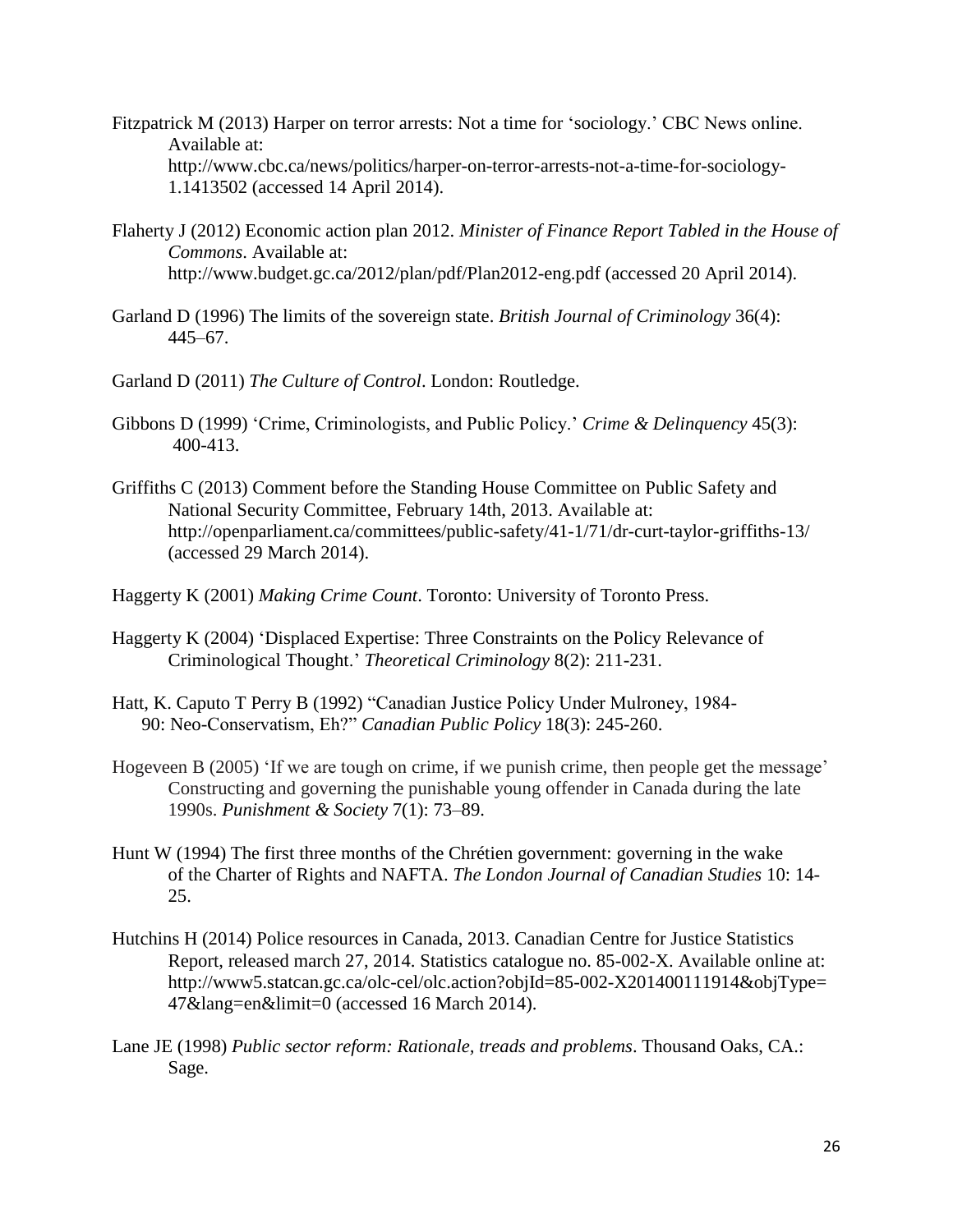- Law Commission of Canada (LCC) (2006) *In Search of Security: The Future of Policing in Canada*. Report of the Law Commission of Canada. Available at: <http://dalspace.library.dal.ca/bitstream/handle/10222/10293/In%20Search%20of%20Secu> rity%20Report%20EN.pdf?sequence=1 (accessed 21 April 2014).
- Leuprecht C (2014) The blue line or the bottom line: Arresting runaway growth in costs. *Macdonald-Laurier Institute paper*. Available at: http://www.macdonaldlaurier.ca/files/pdf/CostofPolicing\_Final.pdf (accessed 20 April 2014).
- Macchiavelli N (1513) Discourses on the first ten books of Titus Livius. Available at: http://oll.libertyfund.org/titles/machiavelli-the-historical-political-and-diplomaticwritings-vol-2#lf0076-02\_head\_031 (accessed 10 May 2014).
- Manning P (2005) The study of policing. *Policing Quarterly*, 8(1): 23-43.
- Matthews R (2009) 'Beyond 'So What?' Criminology: Rediscovering Realism.' *Theoretical Criminology* 13(3): 341-362.
- Murphy C (2004) The rationalization of Canadian public policing: A study of the impact and implications of resource limits and market strategies. *The Canadian Review of Policing Research*, online. Available at: http://crpr.icaap.org/index.php/crpr/article/viewArticle/11/11 (accessed 15 April 2014).
- Murphy C (2013) Comment before the Standing House Committee on Public Safety and National Security Committee, June 18th, 2013. Available at: http://openparliament.ca/committees/public-safety/41-1/91/ (accessed 15 April 2014).
- Murphy C (2014) Personal communication.
- National Post (2006) Tories' program cuts see \$1B savings. *National Post online*. Available at: http://www.canada.com/nationalpost/news/story.html?id=6e2fd91b-b20d-4b4d-9b58-55fa090d2af6 (accessed 20 April 2014).

Newburn T (ed.) (2003) *Handbook of Policing*. Cullompton, Devon, UK: Willan.

- O'Neal B (1994) Reorganizing government: New approaches to public service reform. *Report of the Political and Social Affairs Division, Government of Canada*. Available at: 2008200820082008x (accessed 30 March 2014).
- Patten S 2006. Jean Chretien and a decade of party system change. In: Harder L and Patten S (eds) *The Chretien Legacy: Politics and Public Policy in Canada*. Montreal, Que.: McGill-Queen's University Press. pp. 321-341.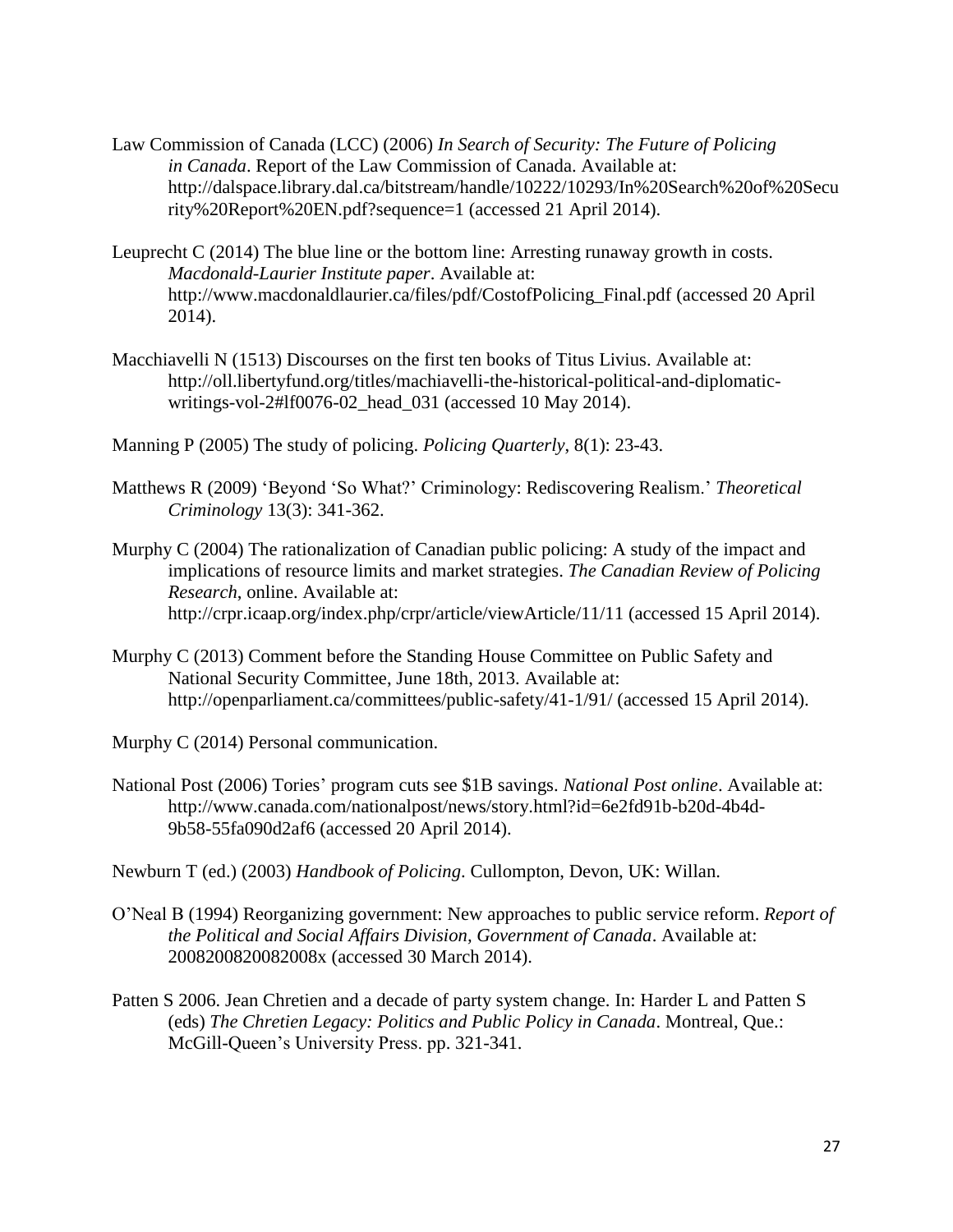- Patten S (2008) Understanding Stephen Harper: The long view. In: Healey T (ed.) The Harper Record, a report of the Canadian Centre for Policy Alternatives. Available at: [http://www.policyalternatives.ca/sites/default/files/uploads/publications/National\\_Office\\_](http://www.policyalternatives.ca/sites/default/files/uploads/publications/National_Office_) Pubs/2008/HarperRecord/Understanding\_Stephen\_Harper.pdf (accessed 30 March 2014).
- Perreault S (2013) Police-reported crime statistics in Canada, 2012. *Statistics Canada Juristat Report*. Available at: http://www.statcan.gc.ca/pub/85-002-x/2013001/article/11854-eng.htm?fpv=269303#a5 (accessed 14 March 2014).
- Poilievre P (2013) Statements by Members, House of Commons proceedings, April 26, 2013. Video clip available on *Maclean's Magazine* online, at: http://www.macleans.ca/politics/ottawa/pierre-poilievre-commits-sociology-on-the-floorof-the-house-of-commons/ (accessed 15 April 2014).
- Pollitt C and Bouckaert G (2004) *Public Management Reform: A Comparative Analysis.*  Oxford, Eng.: Oxford University Press.
- Potter M (2012) Comments before the Standing House Committee on Public Safety and National Security Committee, June 12th, 2012. Available at: http://openparliament.ca/committees/public-safety/41-1/45/mark-potter-3/only/ (accessed 30 March 2014).
- Pratt J (2007) *Penal Populism*. London: Routledge.
- Public Safety Canada (PSC) (2013) Summit on the Economics of Policing: Strengthening Canada's Advantage. *Summit Report of Public Safety Canada, Ottawa, January 16-17, 2013*. Available online at: http://www.publicsafety.gc.ca/cnt/rsrcs/pblctns/smmt-cnmcs-plcng-2013/smmt-cnmcsplcng-2013-eng.pdf (accessed 30 March 2014).
- Roberts J Stalans L Indermaur D et al (2003) *Penal Populism and Public Opinion: Lessons from Five Countries*. Oxford, Eng.: Oxford University Press.
- Rock P (1986) *A View from the Shadows: The Ministry of the Solicitor General of Canada And the Justice for Victims of Crime Initiative*. Oxford, Eng.: Clarendon Press.
- Sancak C Liu L and Nakata T (2011) Canada: A success story. In: Mauro P (ed.) *Chipping Away at Public Debt: Sources of Failure and Keys to Success in Fiscal Adjustment*. Hoboken, NJ.: John Wiley and Sons. Pp. 1-30.
- Savoie D (1994) *Thatcher, Reagan and Mulroney: In search of a New Bureaucracy*. Pittsburgh, PA.: University of Pittsburgh Press.